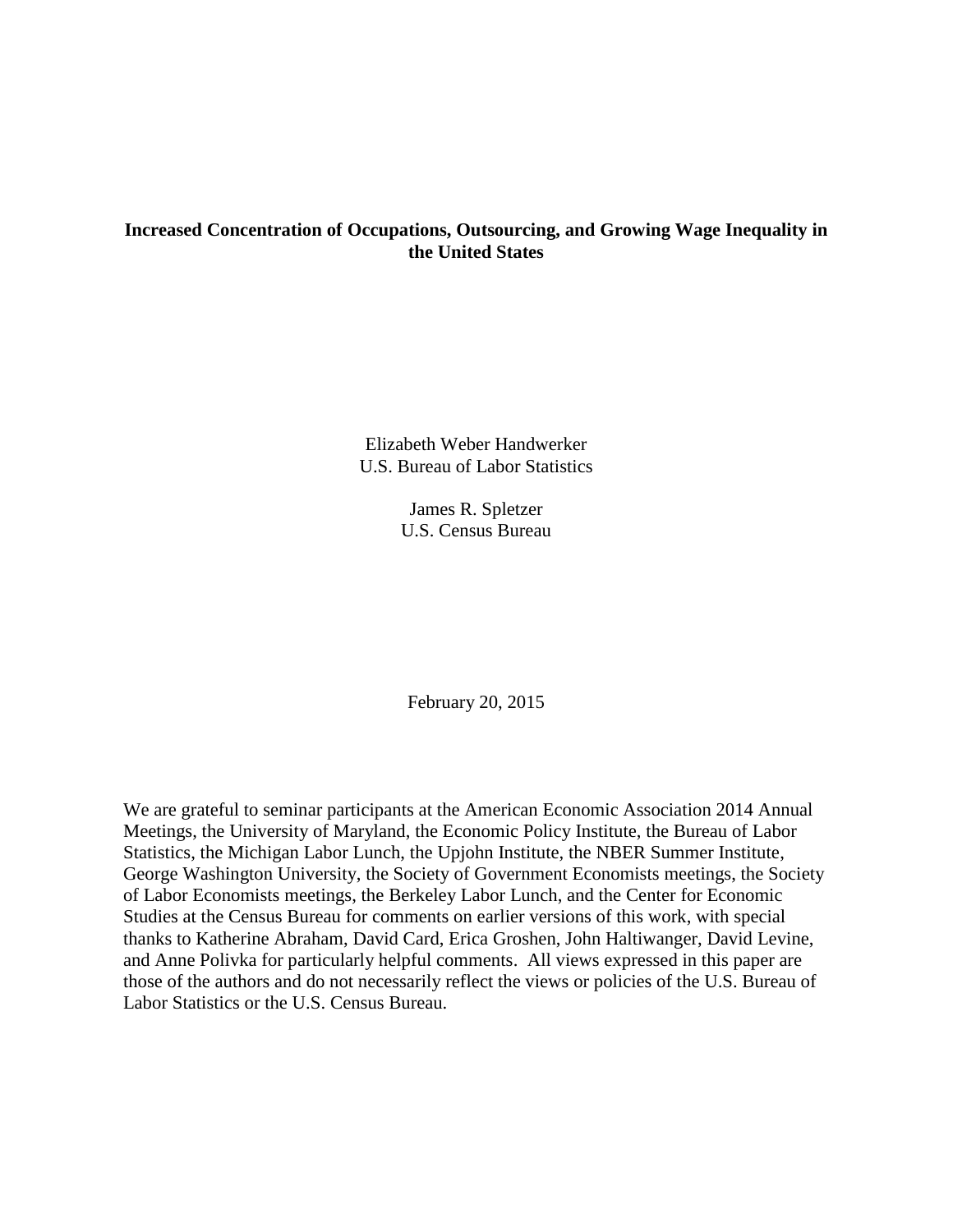## **I. Introduction**

 $\overline{a}$ 

Growing inequality—of incomes, compensation, and wages—has been one of the dominant features of the US labor market over the last several decades. An enormous and growing literature has documented and attempted to explain this growing inequality and its many sources. We examine an additional source of growing wage inequality: the changing distribution of occupations between establishments as employers retain certain types of work and outsource other work.

We know that establishments play an important role in determining individual wages, beyond the role of individual characteristics (Groshen, 1991a, 1991b, Bronars and Famulari, 1997, Abowd, Kramarz, and Margolis, 1999, Lane, Salmon, and Spletzer, 2007, Card, Heining, and Kline, 2013). Several authors have used employer microdata to study growing variability in earnings in the U.S. from the mid-1970s to the early 2000s, and have found that the increasing variability is due more to variation between establishments than to variation within establishments (Davis and Haltiwanger, 1991, Dunne, Foster, Haltiwanger, and Troske, 2004, and Barth, Bryson, Davis, and Freeman,  $2014$ ).<sup>1</sup> The results in this paper show that growth in outsourcing is a key explanation for the growth in the between establishment component of wage inequality: a growing trend of low-wage workers and high-wage workers employed at different employers, exacerbating differences in their pay.

The intersection of growing underlying wage inequality and the business environment in the United States can make it profitable for employers to focus on employing either low or high wage workers. This underlying wage inequality among workers arises from such sources as the changing composition of the workforce and changing returns to education and experience (Bound and Johnson, 1992, Katz and Murphy, 1992, Lemieux, 2006), the growing inequality within education and skill groups (Juhn, Murphy, and Pierce, 1993, Katz and Autor, 1999), and the differential impact of technology on differing portions of the worker skill distribution (Juhn, Murphy, and Pierce, 1993, Acemoglu, 2002, Autor, Katz, and Kearney 2006, 2008). As wages for different kinds of work become less equal, employers operate within the framework of regulations requiring nondiscrimination across employees in the coverage of pension plans, and sometimes also in the coverage of health insurance benefit plans (EBRI, 2009, Perun, 2010),<sup>2</sup> increasing incentives to contract out work that pays very different wages from the work of other employees. Moreover, social norms may make it more acceptable for employers to contract out work rather than pay very different wages to employees doing different kinds of work.

There are many potential reasons for businesses to outsource work, in addition to avoiding paying efficiency wages or rents when market wages are low for particular types of low-skill work—and there is no single straightforward measure of outsourcing, for any reason. Other motivations for businesses to outsource work identified by Abraham and

 $1$  There is a large and growing literature on wage inequality growth in Europe, based on employee-employer linked data, most notably Card, Heining, and Kline (2013), who emphasize the role of increased worker sorting between employers in explaining wage inequality growth in Germany.

 $2$  Perun (2010) lists a variety of employment benefits which receive favorable tax treatment and are required to be available to low-wage as well as high-wage employees of each employer.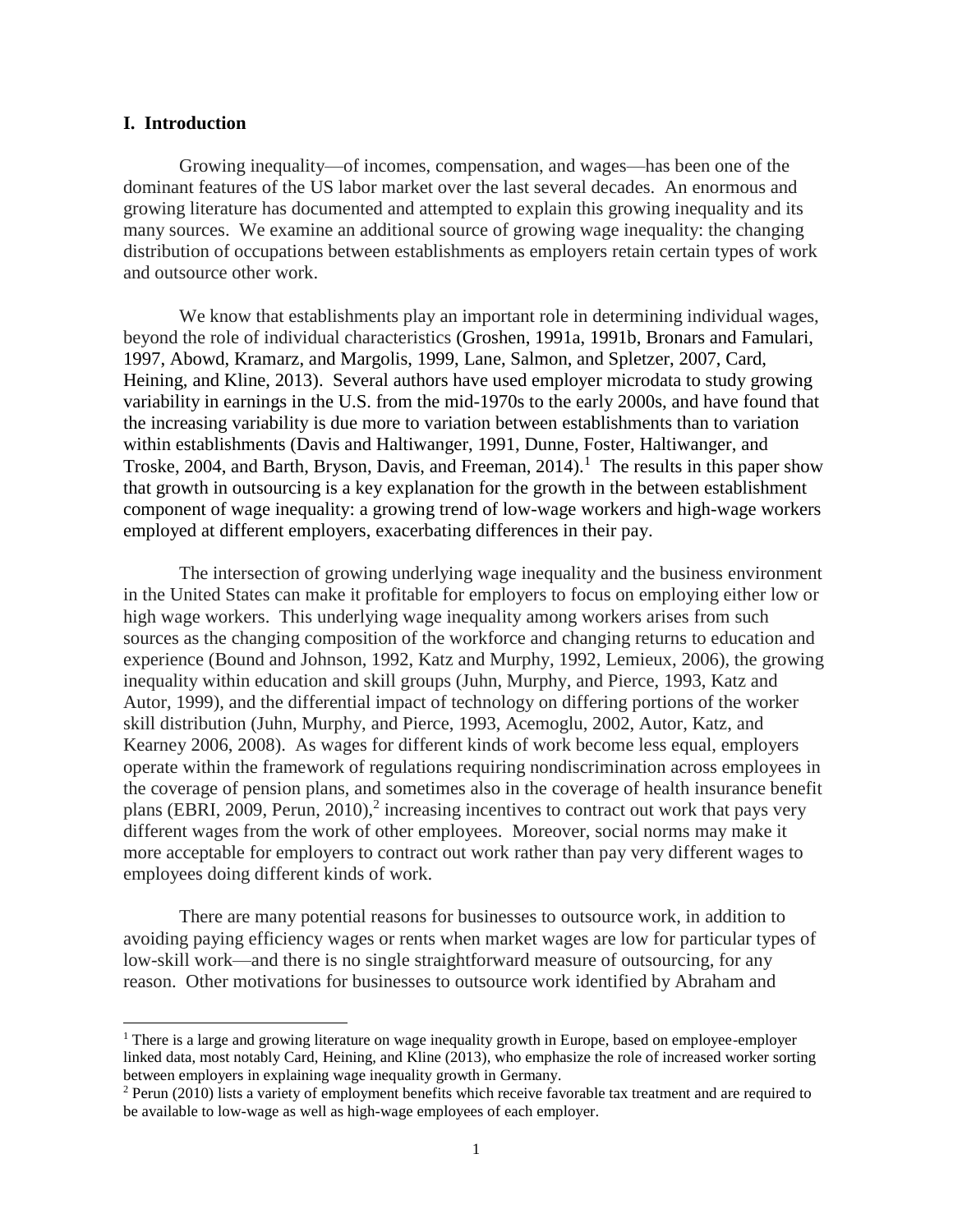Taylor(1996) include increased ability to smooth workload for regular work force employees, and 'the existence of scale economies accruing to specialized providers of particular services.' Dey, Houseman, and Polivka (2010) show a marked increase in various measures of outsourcing in recent years, but no clearly defined sector to which jobs are outsourced. The closest such industries are "employment services," "professional employer organizations," and "temporary help," and estimates from several sources show these industries roughly doubling in size from 1992 to 2002. However, not all outsourcing is the movement of jobs to these particular industries, or even to the more general "business services" sector.<sup>3</sup>

In this paper, we use the concentration of employment by occupation as a measure of outsourcing, allowing us to distinguish different types of outsourcing and the impacts of these different types of outsourcing on wage inequality. When businesses are outsourcing work to avoid monitoring, hiring, or other costs for occupations in which they have less expertise, we will observe less variety in the number of occupations they employ. However, when businesses are outsourcing work to narrow the wage distribution of their employees, we will observe increases in the fraction of their employees that do low wage work, or the fraction of their employees that do high wage work. We also compare the impact of these changes in occupation concentration with the impact of other changes in employer characteristics (industry, size, and location) on the overall distribution of wages.

We have three major findings. First, we find that wages are related to the occupational concentration of workers within establishments. Workers in establishments that are more concentrated in occupations (except those concentrated in typically high-wage occupations) are paid lower wages. This relationship holds even after controlling for workers' own occupations and the sizes and industries of their employers, and has been increasing somewhat during 2000-2011. Second, during this period, there has been an increase in the concentration of occupations within establishments, particularly in the fraction of workers who are employed in very highly occupationally concentrated establishments. This increase is consistent with an increase in outsourcing of particularly low and high wage occupations into separate establishments. Third, this increase in occupational concentration can explain a substantial amount of the increase in private-sector wage inequality observed in our data over the 2000-2011 time period. Including these measures of occupational concentration, we can explain as much as 52% of overall wage inequality growth (63% of wage inequality growth between employers), while changes in the distributions of occupations, industries, establishment sizes, and the geography of employers can explain no more than 36% of overall wage inequality growth (46% of wage inequality growth between employers).

## **II. The Microdata of the Occupational Employment Statistics Survey**

l

We use the Occupational Employment Statistics (OES) Survey microdata. This survey is designed to measure occupational employment and wages in the United States by geography and industry, and is the only such survey of its size and scope. The OES covers all

<sup>&</sup>lt;sup>3</sup> As examples, Dey, Houseman, and Polivka show large increases in the fractions of school bus drivers employed by bus services companies (rather than by schools) and truck drivers in transportation industries (rather than by other industries).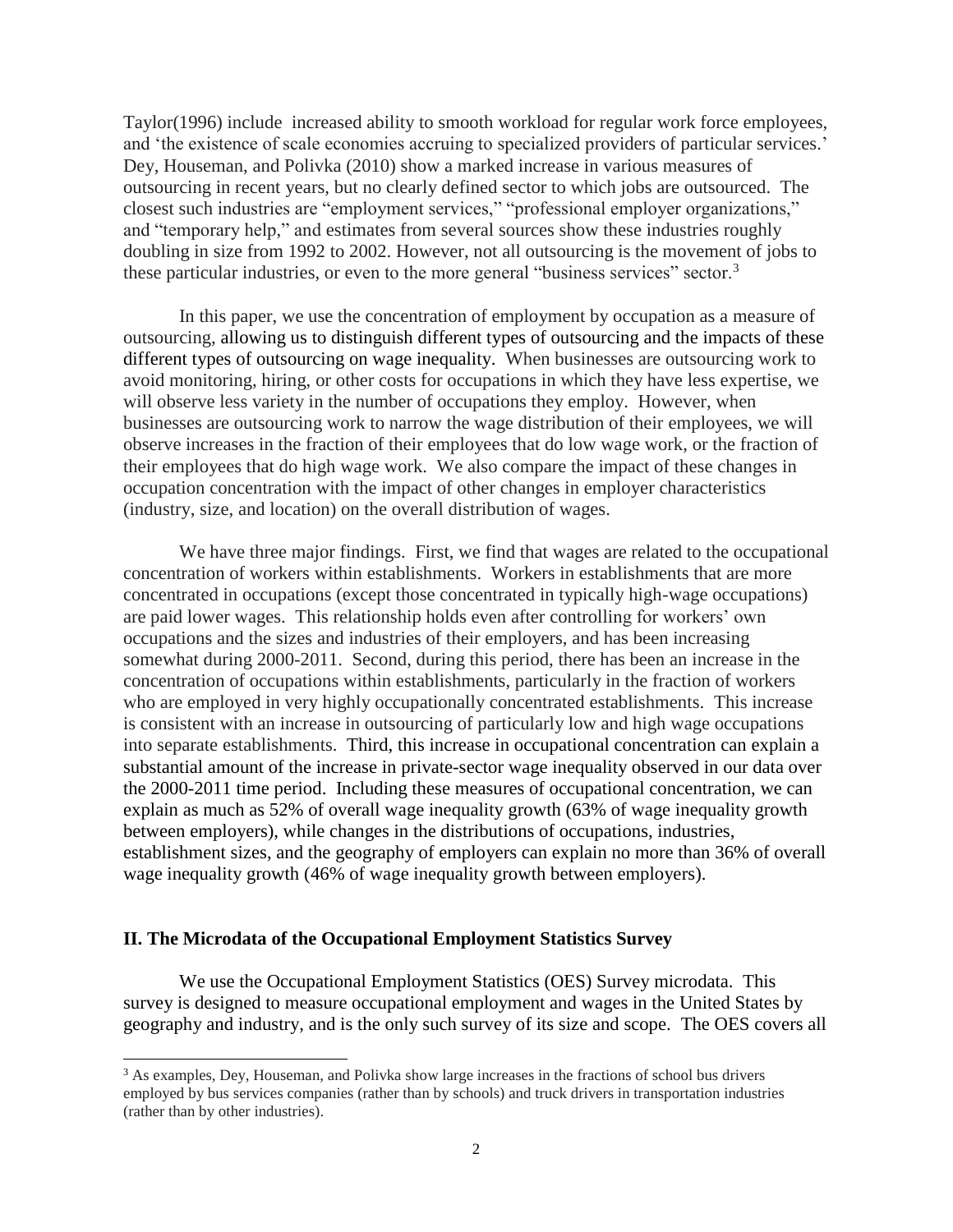establishments in the United States except for those in agriculture, private households, and unincorporated self-employed workers without employees. Every year, approximately 400,000 private and local government establishments are asked to report the number of employees in each occupation paid within specific wage intervals.<sup>4</sup>

An abridged version of an OES survey form is shown in Figure 1. This survey form is a matrix, with occupations on the rows and wage intervals on the columns. For large establishments, the survey form lists 50 to 225 detailed occupations; these occupations preprinted on the survey form are selected based on the industry and the size of the establishment. Small establishments receive a blank survey form and write in descriptions of the work done by their employees. These employer-provided descriptions are coded into occupations by staff in state labor agencies (as part of the OES Federal-State partnership). Wage intervals on the OES survey form are given in both hourly and annual nominal dollars, with annual earnings being 2080 times the hourly wage rates. To calculate average wages, the OES program obtains the mean of each wage interval every year from the National Compensation Survey (NCS). These mean wages are then assigned to all employees in that wage interval.

The OES *cannot* measure inequality in the top percentiles of the wage distribution. Earnings of individuals at the very top of the wage distribution are topcoded in the OES -- the uppermost interval in the recent OES surveys is "\$166,400 and over" (the ranges of the intervals vary by year – see Handwerker and Spletzer (2014) for more information). Averaged across all years, the uppermost interval contains roughly 1.3 percent of employment.

In our earlier work (Handwerker & Spletzer, 2014), we compare wage data in the OES with wage data from the outgoing rotation groups of the CPS, and have two main findings. First, we show that the interval nature of wage collection in the OES has essentially no impact on measures of overall wage inequality trends; we put the CPS wage data through the "filter" of the OES wage intervals, and the continuous CPS wage data and the intervalized CPS wage data show extremely similar wage inequality trends. Second, we show that the reweighted OES data can be used to broadly replicate basic CPS wage inequality trends, beginning in 1998. Overall wage distributions in each year are similar, as well as overall variance trends, variance trends by sector, industry groups, and occupation groups. In both the OES and the CPS, industry groups alone explain 15-17% of wage variation, although industry groups explain slightly more of the variation in the (employer-reported) OES than in the (employeereported) CPS. Occupational groups alone explain more of the variation in wages in the OES (about 40%) than these same variables explain in the CPS (about 30%). This phenomenon was also noted by Abraham and Spletzer (2009), who attribute it to more accurate reporting of occupation by employers who answer the OES than by individuals who answer the CPS. We

 $\overline{a}$ 

<sup>&</sup>lt;sup>4</sup> In the early years of our panel, the OES data were collected in October, November, and December. Starting in November 2002, data collection for 200,000 establishments occurs in November and data collection for 200,000 establishments occurs in May. The OES survey is not designed to produce time series statistics. We use the methodology described in Abraham and Spletzer (2010) to reweight the data to November or May benchmarks of total employment by detailed industry and by broad industry and establishment size groups from the Quarterly Census of Employment and Wages (QCEW).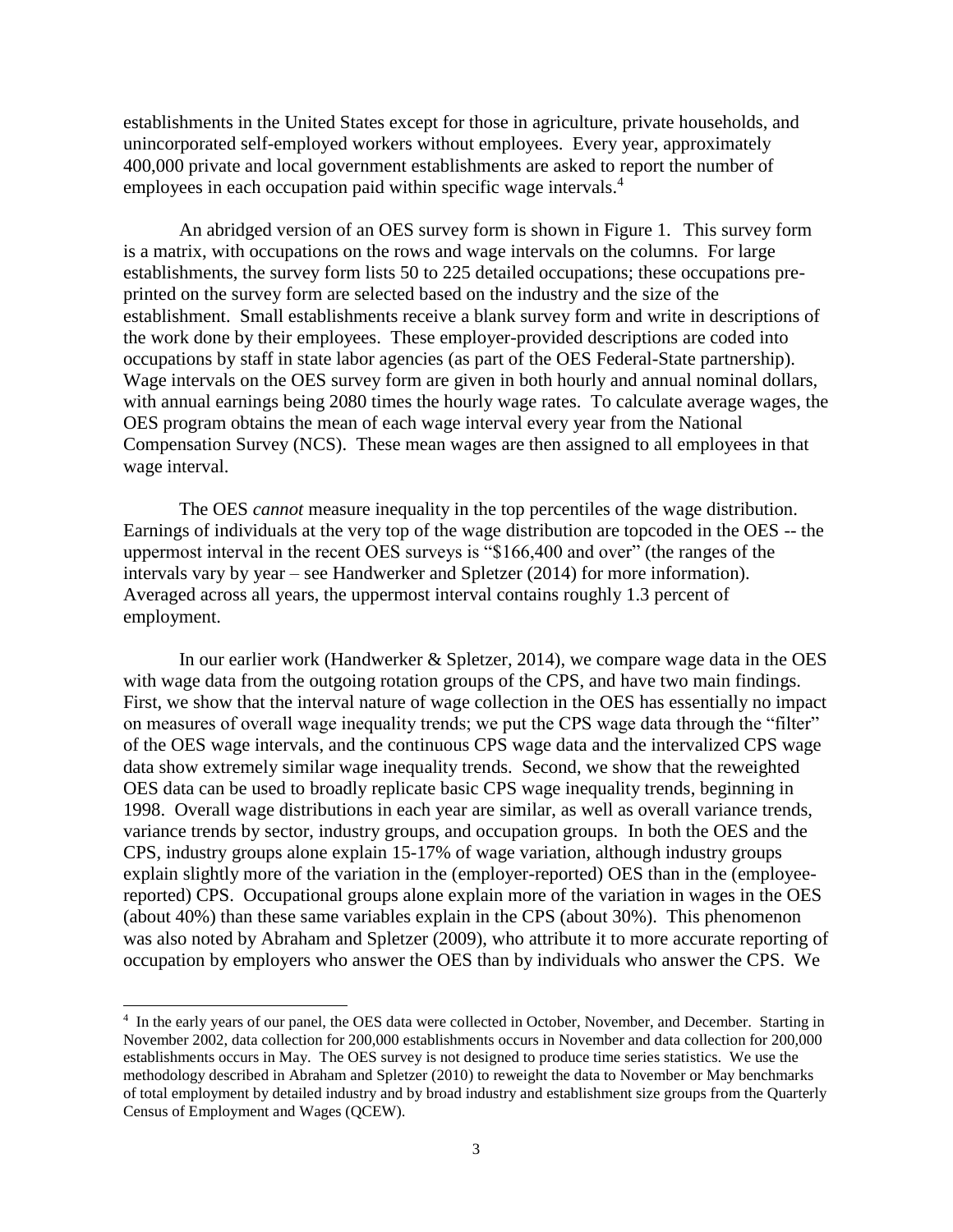also find that the amount of wage variance explained by occupation is growing more quickly in the OES than in the CPS.

Figure 2 shows the decomposition of the total wage variance in the OES into its within-establishment and between establishment components. Over the period of 1998 through November 2011, 55% of wage variance is between establishments, while 74% of the growth in overall wage variance from Fall 1998 to November 2011 is between establishments. These findings broadly replicate findings from the literature on the role of establishments in overall wage inequality. Bronars and Famulari (1997), using data from a supplement to the 1989 and 1990 White Collar Pay survey, found that 45 percent of variance is between establishments. Barth, Bryson, Davis, and Freeman (2014) use individual data from the 1977- 2002 CPS and establishment data from the 1977-2002 Census Bureau's Longitudinal Business Database (LBD), and find that 55-70 percent of the variance in log earnings is between establishments, with growth in the between-establishment variance at least as large as the growth in overall wage dispersion between individuals.<sup>5</sup>

## **III. Occupational Concentration, its relationship with wages, and its time trends**

## IIIa: Our measures

l

We examine two forms of occupational concentration within establishments—more general occupational concentration across all occupations, and the specific type of occupational concentration for particularly high and low-paid occupations:

We measure general occupational concentration across all occupations with a Herfindahl index. We compute two Herfindahl indices:

(1a) 
$$
H = \sum_{k=1}^{829} \left( \frac{Employment \text{ in Detailed Occupation}_k}{Total Employment} \right)^2
$$

(1b) 
$$
H = \sum_{k=1}^{22} \left( \frac{Employment \text{ in Occupation} \text{Category}_k}{Total Employment} \right)^2,
$$

The first index uses all 829 detailed occupations at the 6-digit level of the Standard Occupational Classification system. This index varies from 1/829 (equal representation of all

<sup>5</sup> Other authors of related studies have focused on wages within manufacturing industries, and here also we find broadly consistent results. Davis and Haltiwanger (1991), find that 50 to 58 percent of wage variance in manufacturing is between plants, and 48 percent of variance growth in manufacturing is between plants. Dunne,

Foster, Haltiwanger, and Troske (2004) find that 53 to 69 percent of wage variance in manufacturing is between establishments, and 90 percent of variance growth in manufacturing is between establishments. Barth, Bryson, Davis, and Freeman (2014) find that on average 62 percent of variance in manufacturing is between establishments, and 27 percent (.034/.125 in Table 2) of variance growth in manufacturing is between establishments. We find in the OES data from 1998-2011 that on average 47% of manufacturing wage variance is between establishments, while 63% of the growth in manufacturing wage variance is between establishments.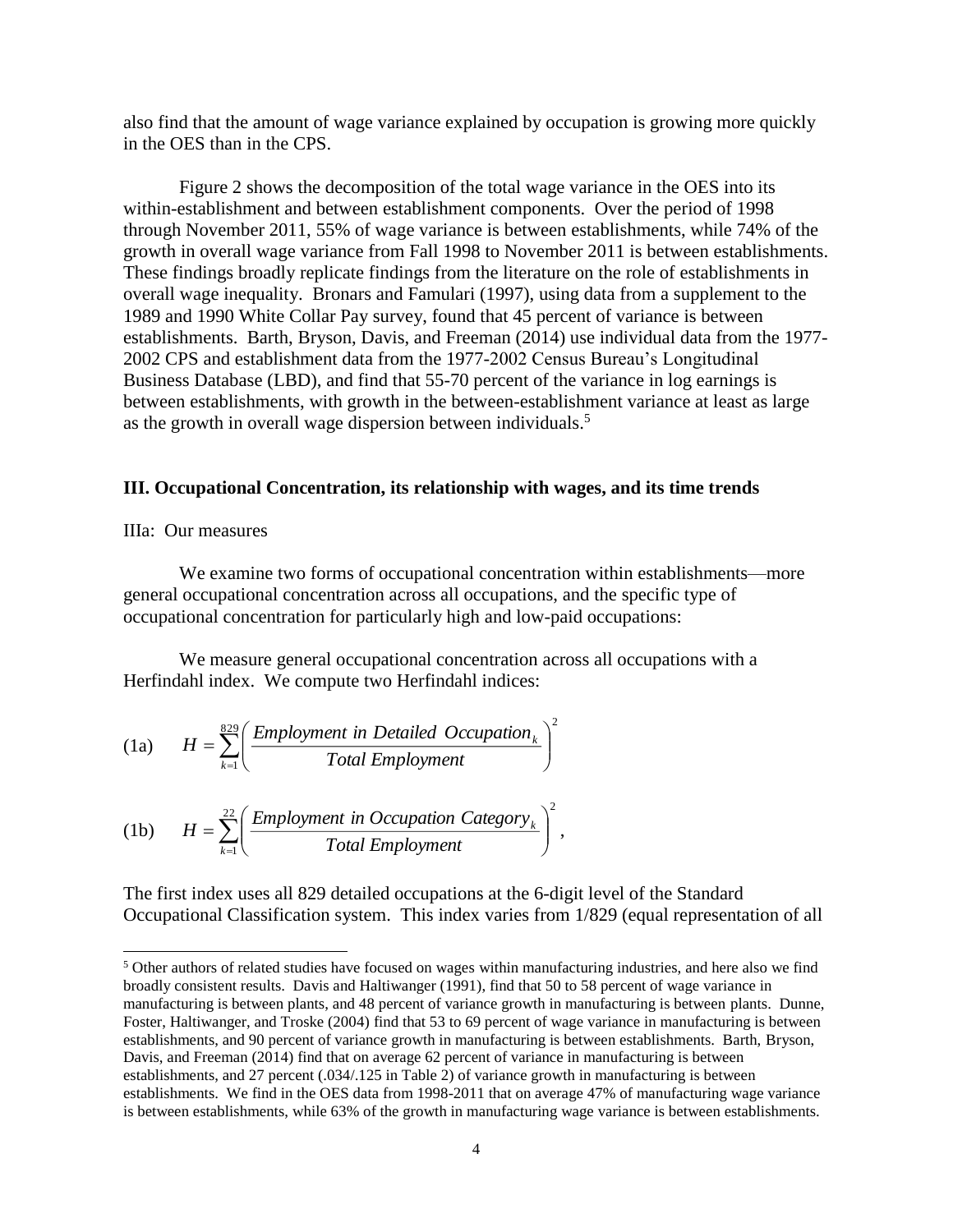occupations) to 1 (perfect concentration). The second index uses the 22 major occupational categories at the 2-digit level of the Standard Occupational Classification system included in the OES. This index varies from 1/22 (equal representation of all categories) to 1 (perfect concentration).

Increased occupational concentration, as measured in these indices, is a general indication that employers are becoming more specialized, and are outsourcing work to other employers. We use two different aggregations of occupations to measure general occupational concentration at different levels of the Standard Occupational Classification System. The categories of occupations that are separated in definition 1a and conflated in definition 1b include occupations that perform related tasks, but can be paid very different wage levels. For example, dentists (occupation 29-1020) and dental hygienists (occupation 29-2021) are in the same broad occupational category. Observing increases in both broad and detailed occupational concentration would be an indication that employers are outsourcing particular types of work, whether it is low or high paying). In contrast, observing increases in detailed occupational concentration without similar increases in broad occupational concentration would be an indication that employers are outsourcing specific occupations, perhaps those that differ most in pay from other employees.

We are especially interested in measuring the outsourcing of work that pays particularly high or low wages. Thus, we also measure a specific type of occupational concentration, the fraction of workers with reported occupations that are typically high or low paid occupations. For each establishment, we calculate:

(2a) The fraction of workers who are classified in minor occupation categories (3-digit SOC levels) in which mean wages in 1999 were below the  $30<sup>th</sup>$  percentile of the overall wage distribution.<sup>6</sup> These occupations are shown in Appendix A.

We selected the  $30<sup>th</sup>$  percentile of the overall wage distribution to classify occupations as "typically low-wage" because classifications at the  $25<sup>th</sup>$  percentile or lower select largely workers with occupations involving food and beverages, and we are interested in a measure of low-wage workers that might apply to a broad group of industries.

(2b) The fraction of workers who are classified in minor occupational categories (3-digit SOC levels) in which mean wages in 1999 were above the  $70<sup>th</sup>$  percentile of the overall wage distribution (chosen for symmetry with the 30<sup>th</sup> percentile cut-off above). These occupations are shown in Appendix B.

 $\overline{a}$ 

<sup>&</sup>lt;sup>6</sup> The OES began collecting data using the Standard Occupational Classification System in 1999. In order to use the 1998 data in making multi-year estimates, OES staff converted the 1998 data to the SOC, but many occupations were converted only at the 2-digit level. Thus, we cannot use 1998 data for our high-paid and lowpaid occupational concentration measures. The OES data also had a change of industry classification systems soon thereafter. Beginning with the 2002 OES survey, establishments were classified by 6 digit NAICS codes, and the OES staff recoded much of the 2000 and 2001 OES microdata to use NAICS as well. In order to be able to use consistent industry controls in our work, we begin our analyses with the OES microdata from 2000.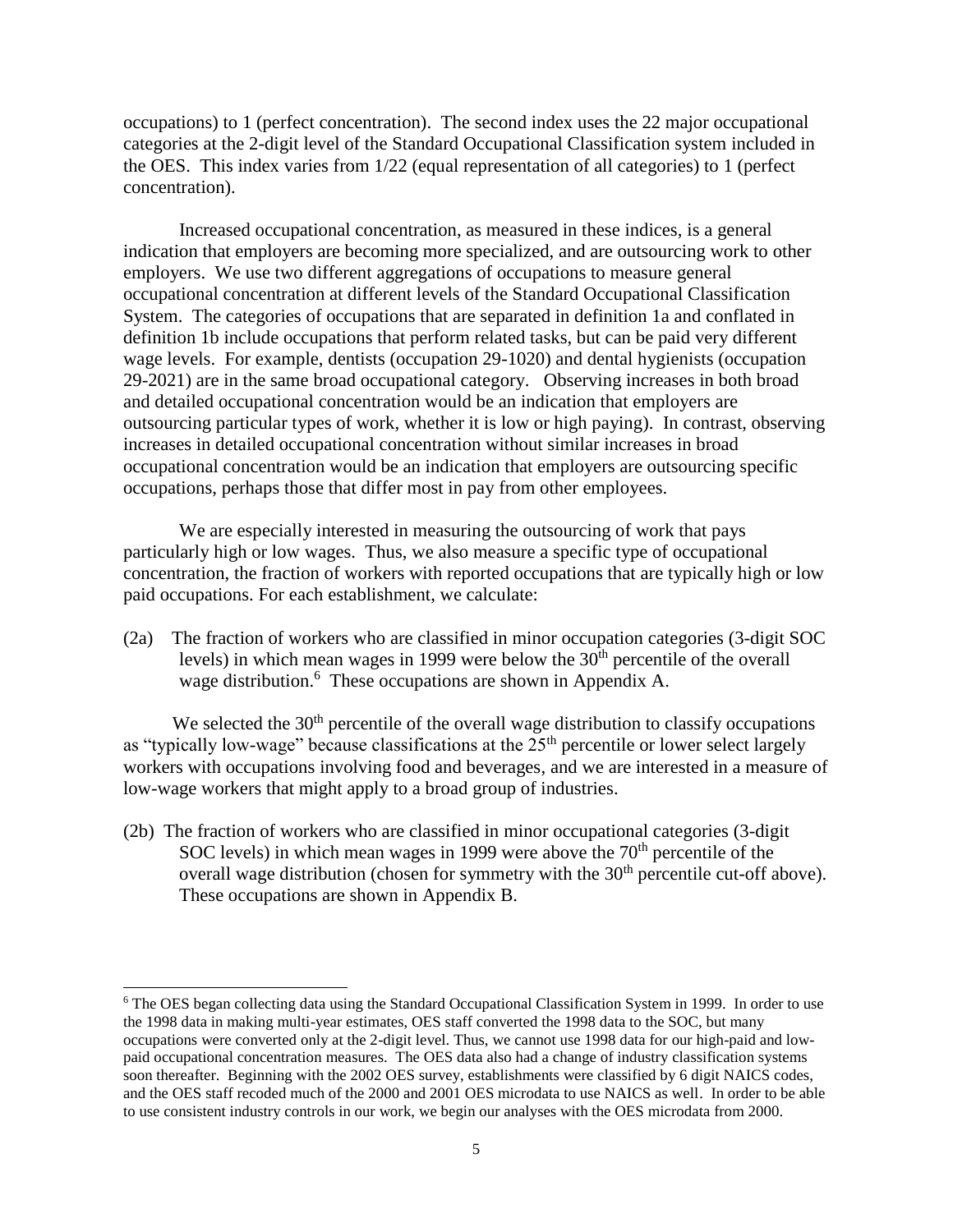IIIb: Relationships between Occupational Concentration Measures and Wages

All four of our Occupational Concentration measures are strongly and significantly related to wages. We document this with the regression:

## $Ln(wage) = \alpha OccupationalConcentration + \delta X + \varepsilon$

 $\overline{a}$ 

where X includes the survey date, occupation fixed effects, industry fixed effects, state fixed effects, and establishment size (we use fixed effects for establishment size classes as well as a continuous measure of establishment size).

These relationships between wages and our four measures of occupational concentration are shown graphically in Figure 3, where we round each Occupational Concentration variable to the nearest hundredth and plot the set of  $\alpha$  coefficients for wages in each hundredth-group. The top panel of Figure 3 is the raw data (no controls for establishment characteristics X), and the bottom panel of Figure 3 shows the wages for each group after controlling for observable characteristics. Both figures clearly show that increasing Herfindahl indices of occupational concentration and increasing fractions of low wage workers in an establishment are associated with lower wages, while increasing fractions of high wage workers in an establishment are associated with higher wages. All of these relationships remain (although they are lessened) when we control for observable characteristics. 7

The data also show that the relationship between wages and occupational concentration is getting stronger over time. This is documented in Table 1, where the underlying regressions are of the form

## *Ln*(*wage*) =  $\alpha$ OccupationalConcentration +  $\beta$ OccupationalConcentration<sup>\*</sup> Date +  $\delta$ X +  $\varepsilon$ .

Estimates of the coefficients  $\alpha$  from these regressions without the X variables show that increased occupational concentration is associated with lower wages (except for increased concentration of typically high-wage occupations). Estimates of the coefficients  $\beta$  (shown here in decade units of time) show that all these relationships have quite significantly strengthened over time. Each addition of more detailed controls ameliorates the strength of the relationship between occupational concentration and wages, but all of these relationships remain very significant. With two exceptions, these relationships have unchanged signs.<sup>8</sup>

The strength and direction of the relationships between occupational concentration and wages is not constant across the occupational distribution, as we show in Tables  $1a - 1c$ ,

<sup>&</sup>lt;sup>7</sup> It is possible that the particularly low and high values of occupational concentration in Figure 3 are due to the absence of occupational heterogeneity in small establishments. However, the changes in slope at the extremes of the horizontal axis in Figure 3 remain when we drop small establishments from our estimating regressions. <sup>8</sup> The exceptions are the change over time in the relationship between the Herfindahl of major occupational categories and wages and the change over time in the relationship between the fraction of the establishment in typically low-wage occupations age wages. Both signs reverse when we add detailed occupational controls.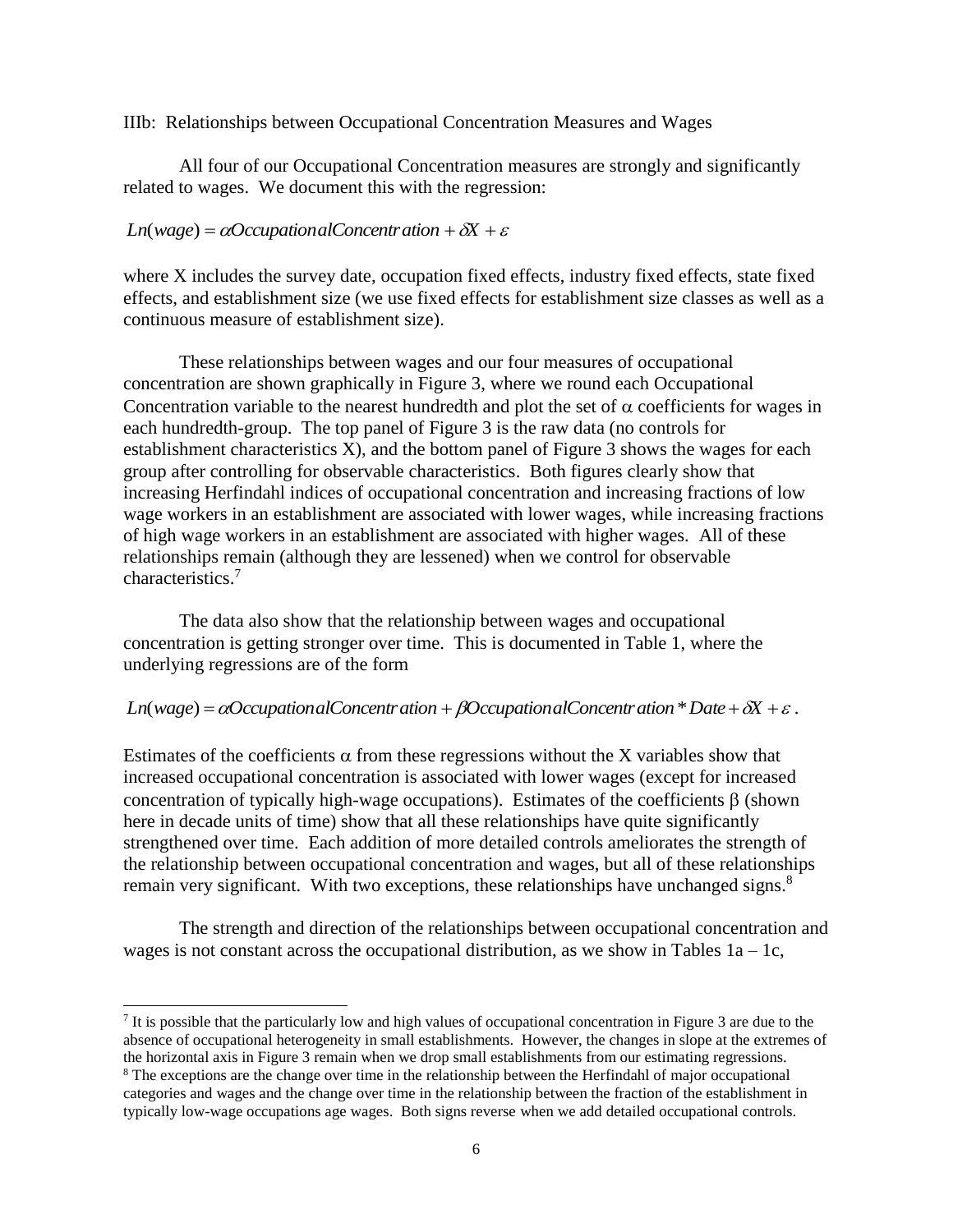discussed below. This means that changes in occupational concentration have different impacts on wages for different groups of workers.

Table 1a shows the wage-concentration relationships for workers in typically highwage occupations only. For these workers, the relationship between wages and the fraction of the establishment in typically-high wage occupations is only positive when we control for occupation. Moreover, after controlling for occupation, the relationship between the wages for these workers and the fraction of workers in typically-low wage workers is much stronger than it is for the full set of workers (although this relationship has been weakening over time). However, the relationships between the other measures of occupational concentration and wages are much weaker for this group of workers. After including the full set of controls, for these workers, there appears to be a positive relationship between Herfindahl indices of occupational concentration and their wages.

Table 1b shows the wage-concentration relationships for workers in neither typically high-wage nor typically low-wage occupations. For these workers, the relationships between wages and the fraction of the establishment in either typically-high wage or typically lowwage occupations have signs that vary by the set of controls we include.

Table 1c shows the wage-concentration relationships for workers in typically lowwage occupations only. For these workers, the estimates  $\alpha$  of the relationships between wages and all measures of occupational concentration are particularly strong, both as raw relationships and as relationships after we include controls for occupations, industry, firm size, and state. However, for these workers, the estimates  $\beta$  have opposite sign from the estimates of  $\alpha$ , indicating that all of these relationships have been weakening over time.

In combination, these results show that there are very strong relationships between occupational concentration—by both of our measures—and wages. Overall, these relationships are only partially explained by occupation and employer characteristics, and they have been strengthening over time. Tables 1a-1c further show that occupational concentration is a particularly important determinant of wages for low-wage workers. For workers in typically high-wage occupations, by contrast, the only one of our measures of occupational concentration that appears to play a significant role in wage determination is the presence of large numbers of workers in typically low-wage occupations.

## IIIc: Trends in Occupational Concentration measures

The mean values for our measures of occupational concentration by survey date are shown in the upper panels of Figure 4. Overall, mean values have been increasing over time, particularly for the fractions of employees in either lower or higher-wage occupations, with a great deal of variability from survey date to survey date. In the lower panels of figure 4, we plot coefficients  $\alpha$  from regressions of the form

*OccupationalConcentration* =  $\delta X + \varepsilon$ .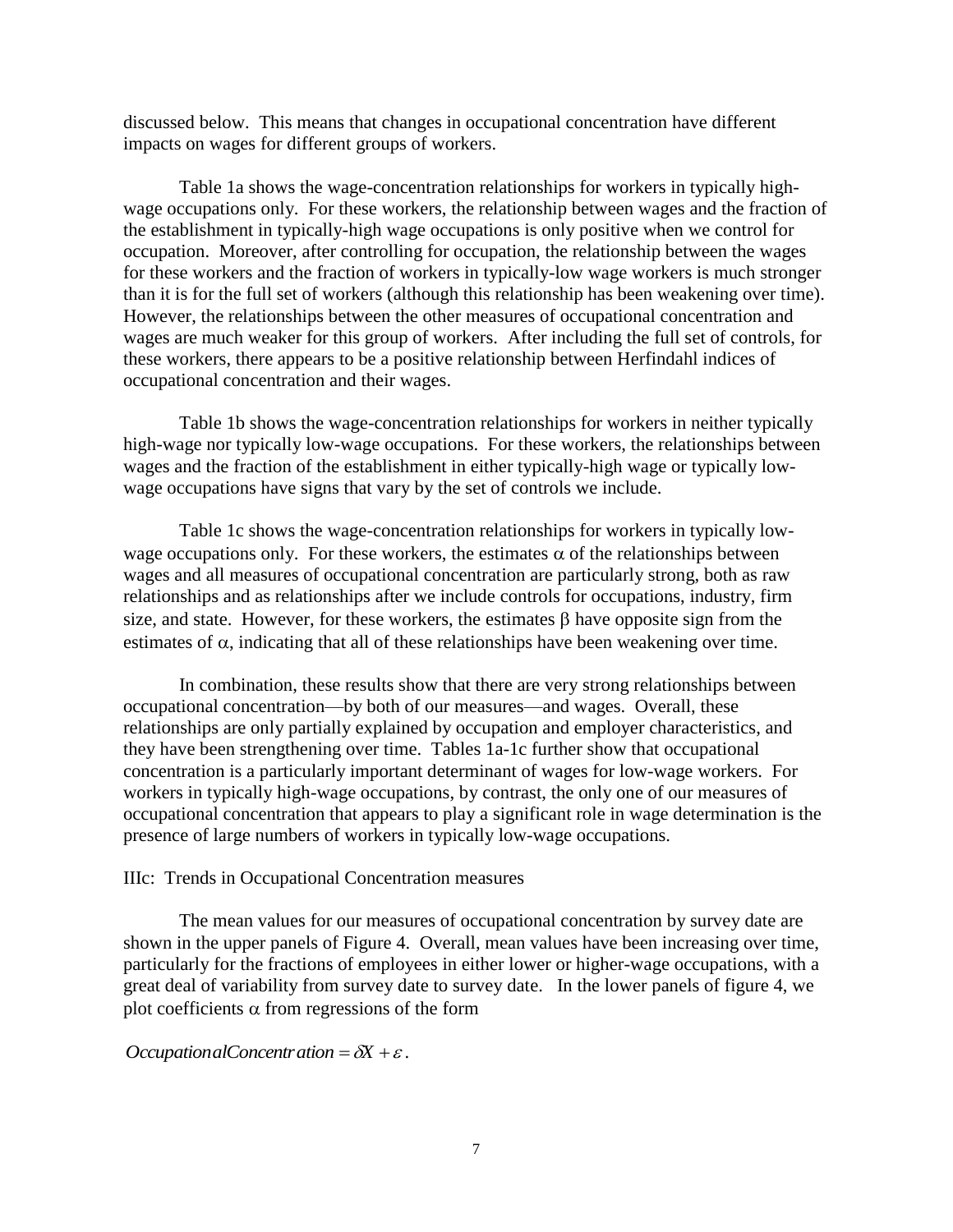These figures show that after controlling for occupation, detailed industry, size class, and state, the mean fraction of workers in higher-wage occupations has steadily risen over time, but other measures of occupational concentration have no clear time trend in mean values. Raw and regression adjusted differences in the means of our measures of Occupational Concentration over time are also shown in Table 2.

We are concerned not only with changes in the means of these occupational concentration measures, but also with changes in their overall distributions. The lower panel of Table 2 shows the fraction of workers whose establishments are extremely concentrated in occupation, having Herfindahl indices of .85 or higher, or fractions of employment in typically high or low-wage occupations of .85 or higher. We run regressions of the form

## *I*(*OccupationalConcentration* > .85) =  $\delta X + \varepsilon$ .

and find that there are substantial increases in the fraction of observations with measures of occupational concentration above .85—for all our measures—even after controlling for changes in detailed industries, occupations, firm sizes, and geography. We have repeated this exercise using cut-off values for "extreme concentration" of .8, .9, and .95, and results are quite similar to those shown in Table 2.

Overall, we find evidence that the mean occupational concentration of establishments has been increasing over time. For the fraction establishment-level employment in typically high-wage occupations, this increase cannot be explained by changing occupation and establishment characteristics. There is stronger evidence of an increase in highly concentrated establishments, with particularly high values of occupational concentration, although for some measures of occupational concentration this increase is sensitive to the time period chosen. Again, the clearest evidence of an increase in high-levels of establishment-level occupational concentration is for the fraction of employment in typically high-wage occupations.

This set of trends—raw increases in the establishement-level fraction of employees in typically low-wage occupations, which can be explained by changing occupation and establishment characteristics, and raw increases in the establishment-level fraction of employees in typically high-wage occupations, which cannot be so explained—fit together. These are the trends we would observe if employers of high-wage occupations, in a variety of industries, are outsourcing typically low-wage work to specialty employers. For example, if employers in a variety of industries that employ higher-paid occupations increasingly outsource janitorial work to janitorial services companies, we would observe (1) an increase in the fraction of the (original) establishment in typically higher-paid occupations, which would not be explained by occupation or employer characteristics and (2) an increase in the overall fraction of the (janitorial) establishment in typically lower-paid occupations, which would be explained by being typical of the janitorial services industry.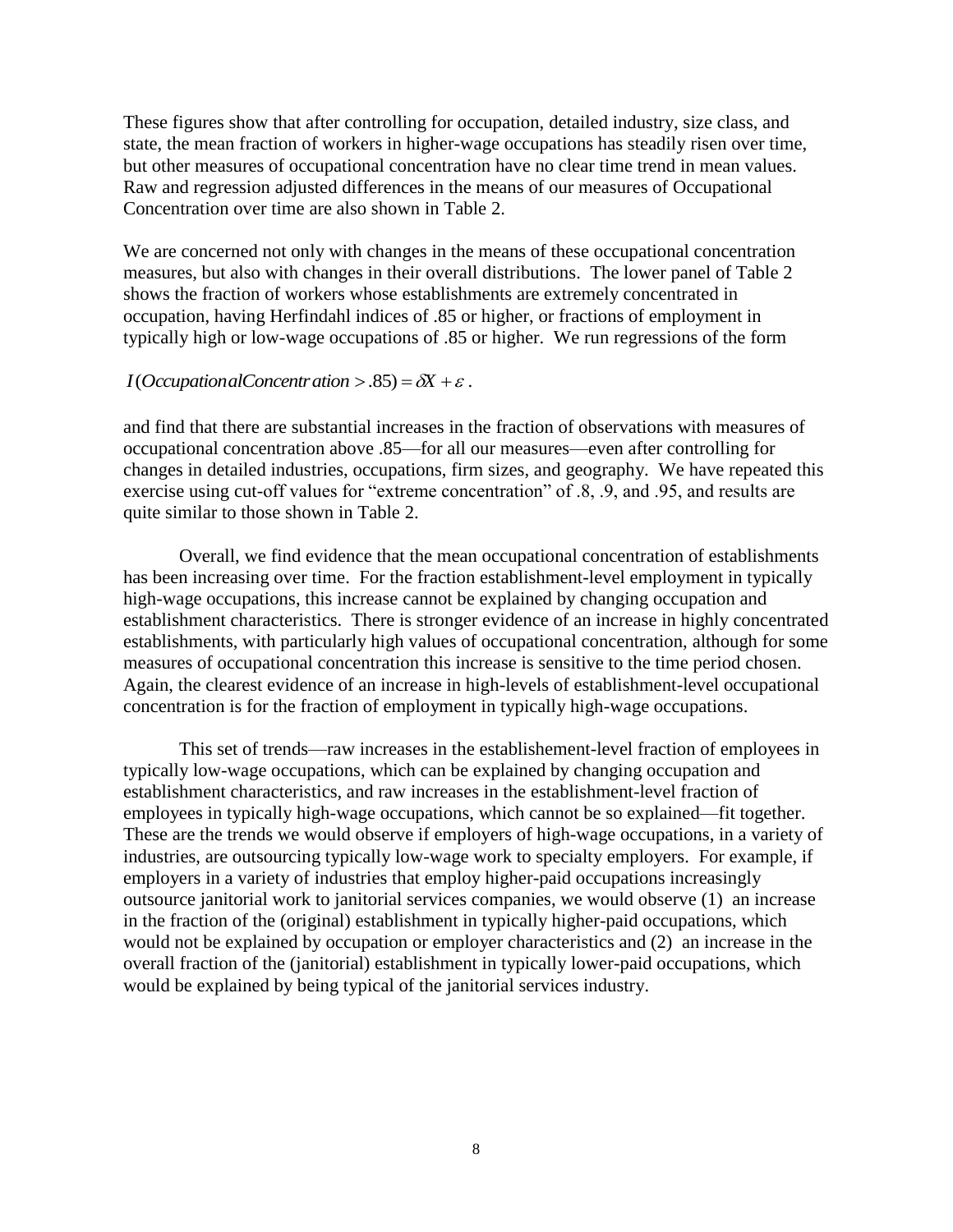#### IIId: Variation in these results by state-level unionization rates

The OES does not collect information on unionization patterns by employer, but we do know the state of location for each establishment, and unionization rates vary strongly by state. In results not shown, we split the data into highly unionized states (those with 17-26% of employed workers unionized), middle, and low unionized states (those with 3-9.3% of employed workers unionzed), based on published tables from the Current Population Survey. We examined occupational concentration trends and relationships between occupations and wages within each group. We find that the relationship between occupational concentration and wages differs between states with high and low unionization rates. In states with higher unionization rates, occupational concentration measures have *larger* impacts on wages than in states with lower unionization rates, with and without controlling for occupation and employer characteristics. However, raw occupational concentration level and occupational concentration trends do not differ much between groups of states with high and low unionization rates.

## IIIe: Robustness of the above results to EIN-level measures of employers

 Some of the reasons for employers to outsource work to other establishments are also reasons to outsource work to other employers entirely. It may be more efficient for even multi-establishment employers to specialize in particular areas of work. Regulatory incentives for multi-establishment employers to specialize in employing workers in a particular part of the wage distribution are less clear. ERISA laws define employers as "controlled groups of corporations" and "entities under common control" in requiring common levels of pension and welfare benefits among most employees in exchange for favorable tax treatment (Perun, 2010), and the Affordable Care Act of 2010 extended these provisions by requiring common levels of health care benefits among most employees of businesses with a common owner. However, as Perun notes, "Employers often invent new organizational structures and worker classifications designed to limit participation to favored employees… Regulatory authorities in turn develop complicated rules and regulations designed to prevent this."

 Our work has focused on measures of occupational concentration at the establishment level, because establishments are the sampling units of the OES. However, the OES does contain EIN (tax-ID) numbers for these establishments. As discussed extensively in Handwerker and Mason (2013), very large firms may use multiple EINs in BLS data, and there is no easy way to link together all of the establishments in BLS data for very large firms. Thus, recalculating our measures of occupational concentration at the EIN level is only a partial step towards true firm-level measures. Nonetheless, we examine the relationship between wages and EIN-level occupational concentration and we also examine time trends in EIN-level occupational concentration.

 With this measure of employers, we examine the relationship between EIN-level occupational concentration and wages, and we find very similar results to those found above—except for the Herfindahl index at the broad-occupation level. This one measure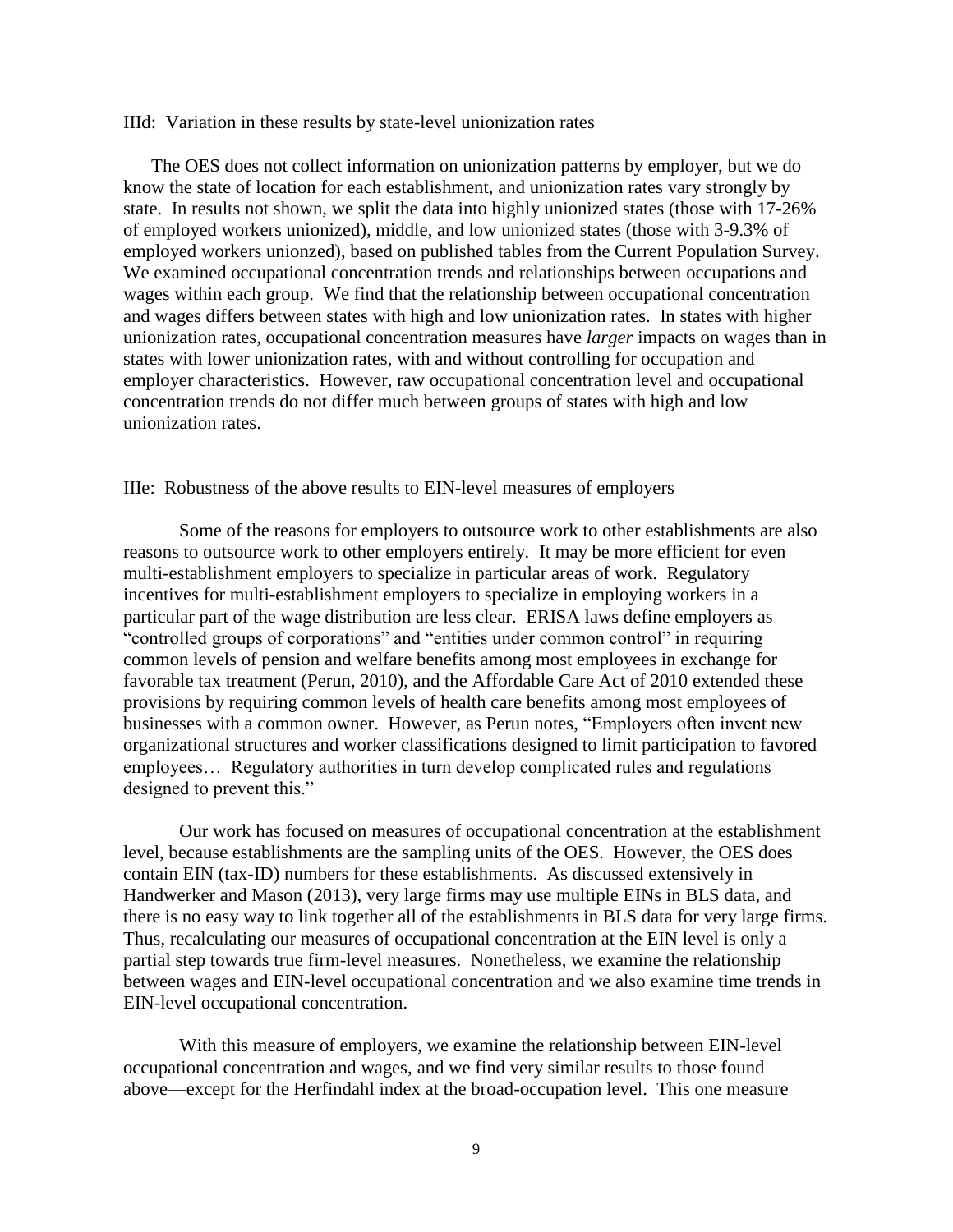switches sign from that found above, showing higher wages for EIN-level employers which have a greater concentration of occupational categories, with and without employer and occupation controls. At the EIN level, greater concentrations of low wage workers or of individual occupations are associated with lower wages, as at the establishment level, but greater concentrations of occupational categories are associated with higher wages. Multiestablishment employers that concentrate in particular occupational categories pay higher wages than those that employ a wide variety of occupational categories.

Results for time trends with EIN-level occupational concentration are weaker. We find a significant time trend only in the fraction of employees in typically-high wage occupations, and that relationship is significantly increasing over time only as a raw relationship. That the time trends in occupational concentration are much stronger at the establishment level than at the EIN level suggests that over this time period, multiestablishment employers are segregating different occupations into different establishments. Perhaps the trends in occupational concentration we observed at the establishment level are not driven by employee benefits regulations at all, or perhaps these regulations are not binding at the EIN level.

## **IV. Occupational Concentration and Wage Inequality Growth**

 $\overline{a}$ 

The combination of strong relationships between establishment-level occupational concentration and wages (particularly for workers in typically low-wage occupations) and growth in establishment-level occupational concentration over time suggests that changes in occupational concentration over time may explain some of the growth in wage inequality. In this section, we conduct a reweighting exercise in order to understand how much of increasing wage inequality in the OES from Fall 2000 to November 2011 can be attributed to changes in the employment composition of observable characteristics such as industry, establishment size, geography, and occupation, as well as our measures of occupational concentration. We use the method of DiNardo, Fortin, and Lemieux, 1996 (DFL)<sup>9</sup> to calculate counterfactual wage distributions based on the OES wage intervals, as well as counterfactual variance estimates. This allows us to observe which parts of the wage distribution are affected by changes in each observable characteristic.

An example may illustrate what we hope to learn from this reweighting exercise. We know that there has been employment polarization during the last 10-20 years: see Autor, Katz, and Kearney (2006), Goos and Manning (2007), Goos, Manning, and Salomons (2009), and Abraham and Spletzer (2010). Using the OES data, and defining "jobs" by industry and occupation, Abraham and Spletzer show that the share of both low-wage and high-wage jobs has risen from 1996 to 2004, whereas the share of middle-wage jobs has fallen (employment growth has polarized). These changes in the distribution of occupations should lead to

<sup>&</sup>lt;sup>9</sup> The DiNardo, Fortin, and Lemieux (1996) methodology of creating counterfactual distributions for a later year if observable characteristics were held fixed at their distribution in an earlier year is to (1) combine the data for the earlier and later years and run a probit regression of the probability that an observation with a particular set of observable characteristics came from the earlier year and then (2) use the predicted values from this probit regression to create new weights for each observation in the later year.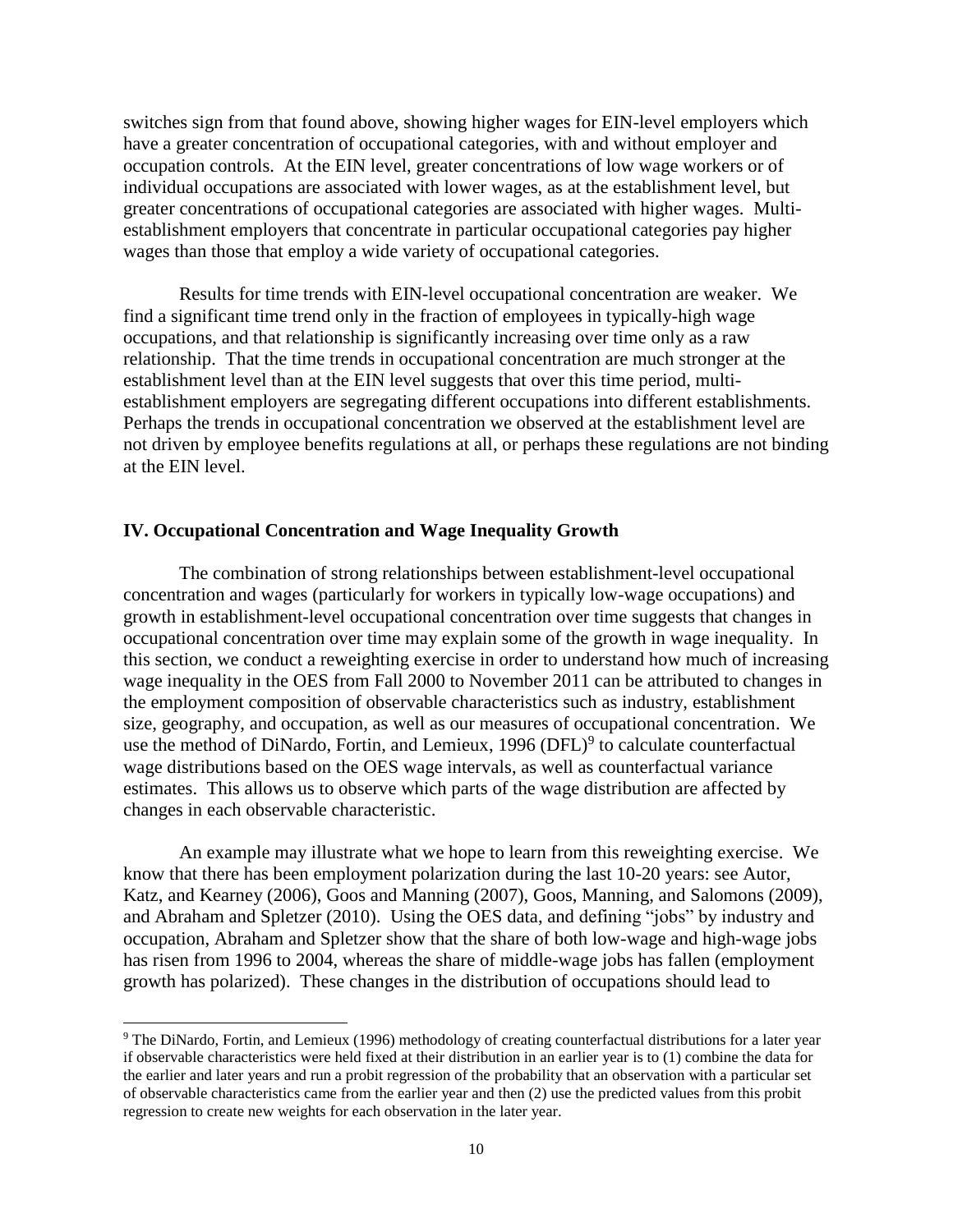increased wage inequality. The reweighting exercise allows us to hold constant the employment composition of occupations and industries at their 2000 values when calculating the variance of log real hourly wages in 2011, and the resulting counterfactual wage variance quantifies the magnitude of polarized employment growth on the increasing wage variance, as well as showing where in the wage distribution this explained increase in variance appears.

We run DFL-type reweightings for the observable characteristics of detailed industry (at the 4-digit NAICS level), state, employer size, occupation (at the 3-digit SOC code level), and all four of our measures of occupational concentration. We run these reweightings for all possible sub-sets of these 8 variables—a total of 255 possible combinations. Results of reweightings for each observable characteristic alone are shown in Table 3, and results of reweightings for selected combinations of observable characteristics are shown in Table 4.

As shown in Table 3, occupation (at the 3-digit SOC level), and the fraction of employees in each establishment in typically high-wage occupations are the variables which alone explain the largest amount of overall wage variance growth from Fall 2000 to November 2011. Reweighting observations in November 2011 to the Fall 2000 distribution of the fraction of employees in each establishment in typically high-wage occupations would reduce overall ln wage variance in 2011 from the measured variance of .4018 to .3865 (the final row of Table 3). This decrease represents 31% of all ln wage variance growth from Fall 2000 to November 2011. It represents 26% of ln wage variance growth between establishments, and 53% of ln wage variance growth within establishments. Similarly, reweighting observations in November 2011 to the Fall 2000 distribution of occupations explains 33% of the growth in overall ln wage variance, and 41% of ln wage variance growth between establishments.

In Table 3a, we see that reweighting the November 2011 data to the Fall 2000 distribution of the fraction of employees in each establishment in typically high-wage occupations increases employment in the lower portions of the wage distribution and decreases employment in the middle portions of the wage distribution, but also decreases employment in the upper portion of the wage distribution. Reweighting the November 2011 data to the Fall 2000 distribution of occupations decreases employment in both the upper and lower portions of the wage distribution, while increasing employment in the lower-middle.

Changes in the distributions of employment by detailed industries and states can also explain some of overall ln wage variance growth. Occupation is the single variable that alone explains the greatest amount of between-establishment wage variance growth. Changes in the distributions of employment by size classes and by other measures of occupational concentration do not explain any of overall ln wage variance growth, although (except for changes in the employer size distribution) they do explain some of the growth of wage variance between establishments, and (except for changes in the employer state distribution) of the increase in employment in the lower tail of the wage distribution.

In Table 4, we show reweightings for selected combinations of observable characteristics. The largest amount of overall wage variance growth explained (52%) can be explained by four different combinations of observable characteristics, labeled (1) - (4). All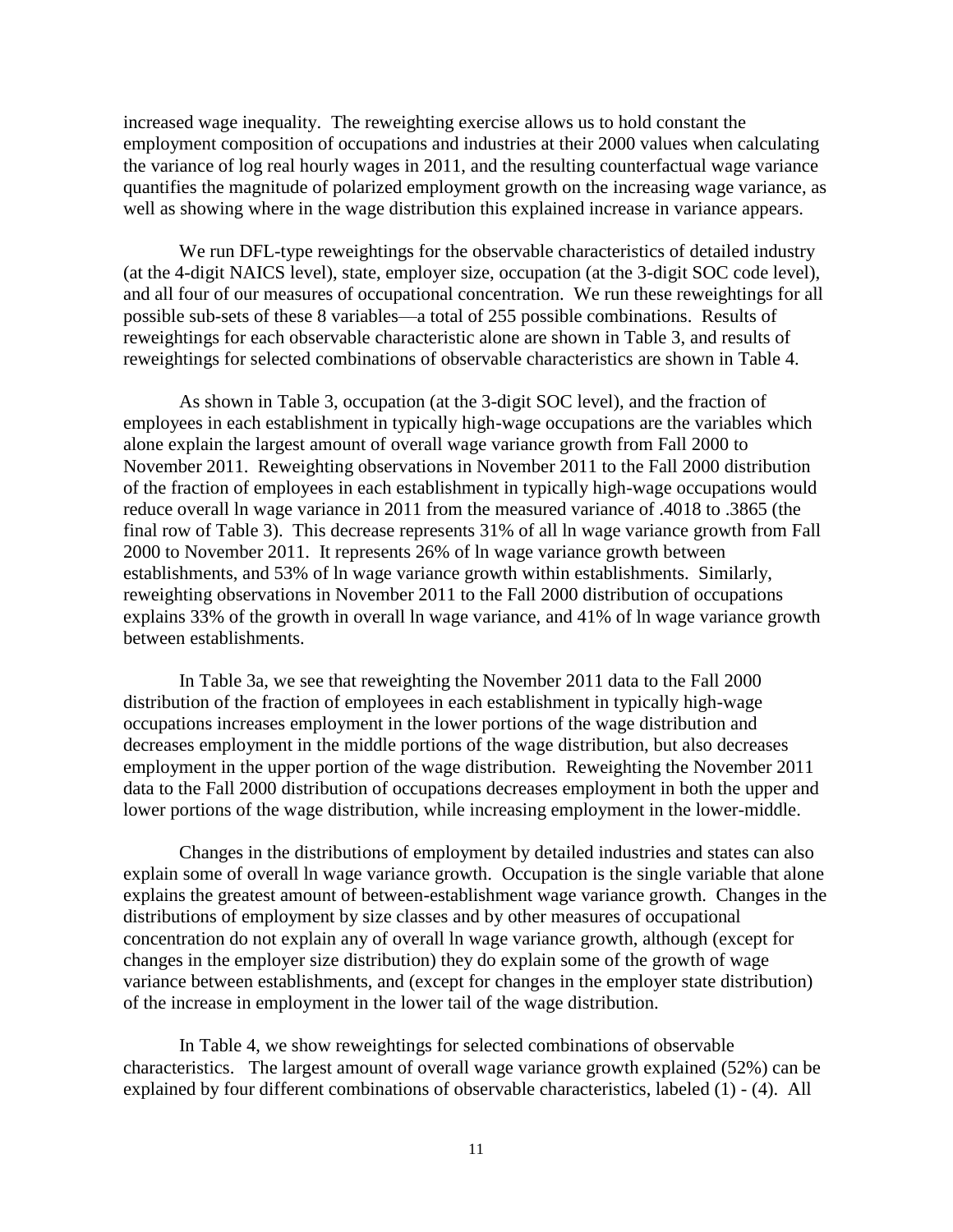four of these combinations contain the observable characteristics of industry, state, the fraction of establishments' employment in typically high-wage occupations, and the fraction of establishments in typically low-wage occupations—they differ only in whether or not they include the Herfindahl indices of occupational concentration within establishments. Adding in additional reweighting variables does not always increase the amount of wage variance explained—using all of our possible reweighting variables, as in line (8), results in much less overall variance explained than in combinations (1)-(4).

Table 4a shows that reweightings by these 4 combinations of characteristics moves the distribution of employment from both the upper and lower tails to the center of the distribution. Specifically, for reweighting combinations (1)-(4), we show in Table 4a, that if industry, state, and occupational concentration patterns in 2011 mirrored the distributions of these variables in 2000, there would be 3-4% less employment in the lowest wage interval, 3- 4% less employment in the  $7<sup>th</sup>$  wage interval, 7% less employment in the  $8<sup>th</sup>$  wage interval, 9-10% less in the 9<sup>th</sup>, 11-12% less in the 10<sup>th</sup>, 12-13% less in the 11<sup>th</sup>, and 13-14% less employment in the  $12<sup>th</sup>$  wage interval, with commensurate increases in employment in the remaining wage intervals. The impact of reweighting (2) on the overall wage distribution is shown graphically in Figure 6.

Table 4 also shows that the largest amount of wage variance growth (63%) between establishments can be explained by the combination of observable characteristics labeled (5). The largest amount of wage variance growth (60%) within establishments can be explained by the combination of observable characteristics labeled (6). This combination includes only state, and the fraction of establishments' employment in typically high-wage occupations. We think it notable that only one of the "best" combinations of reweightings labeled  $(1)$  - (6) includes occupation as one of the reweighting variables: although occupation alone is the best single-variable explanation for the growth in wage variance, as shown in Table 3, the impact of changes in this variable on the wage distribution are completely captured by the combined impact of changes in the distribution of employment by state, sometimes industry, and our measures of occupational concentration.

The combination of observable characteristics that best explains overall wage inequality growth without any of our measures of occupational concentration is shown in line (7) of Table 4. This combination is industry, state, and 3-digit occupation, which coincidentally are variables available in household surveys such as the CPS. This combination explains 36% of overall wage variance growth—a difference of 16% from combinations  $(1) - (4)$ . This same combination of variables also gives the best explanation of between-establishment wage inequality growth without our measures of occupational concentration. This combination explains 46% of between-establishment wage variance growth—a difference of 17% from combination (5).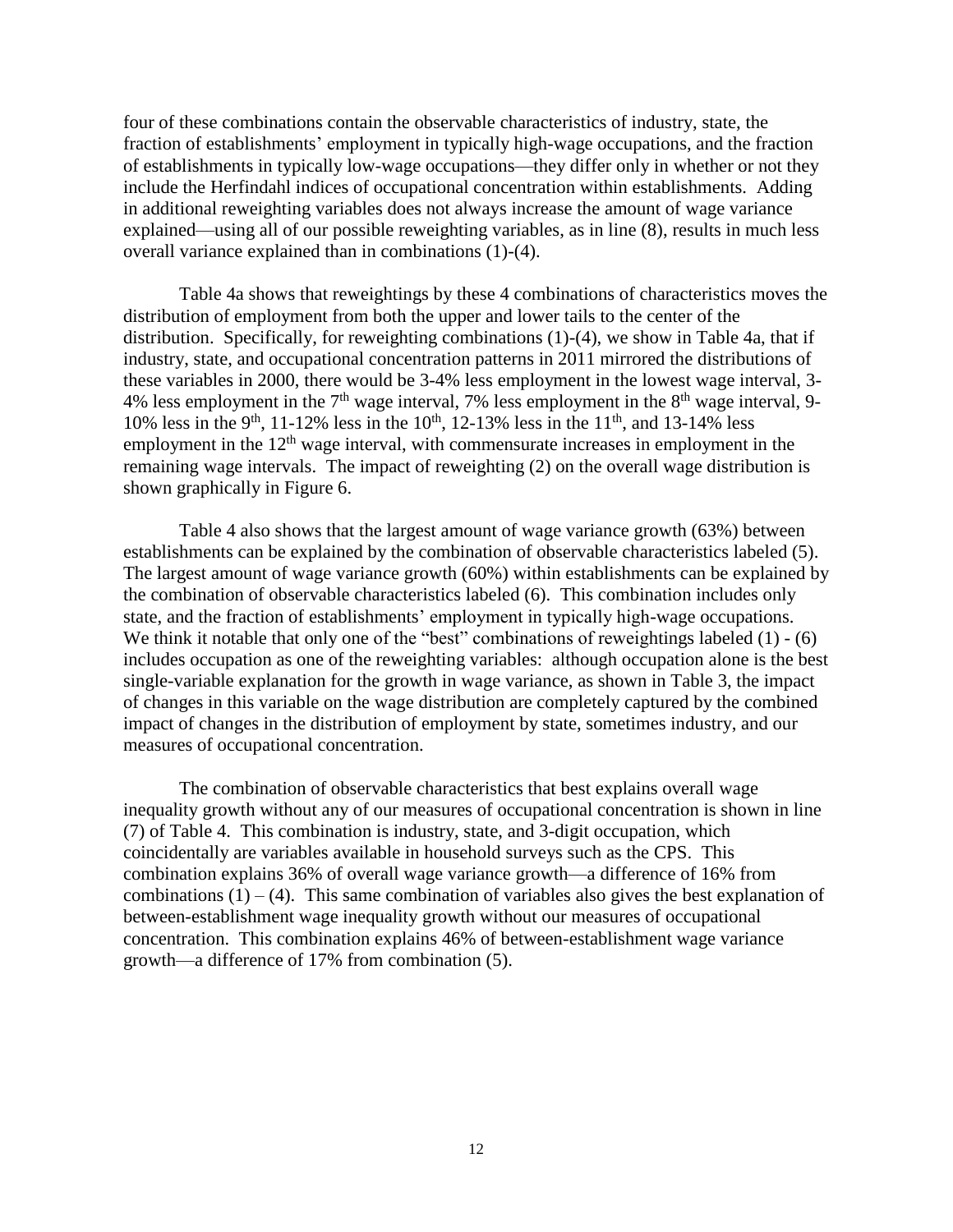## **V. Discussion and Conclusion—What do these results tell us about the role of outsourcing in increased wage inequality growth?**

In this paper, we believe we are the first to examine the concentration of occupations within establishments, the relationship between occupational concentration and wages, changes in occupational concentration over time, and the impact of changes in occupational concentration on wage inequality growth. In section III, we defined four measures of occupational concentration for an establishment—two Herfindahl indices measuring occupational concentration across all occupations, and two more specific measures of the concentration of typically low-wage workers and typically high-wage workers. We showed that all four of these measures were strongly and significantly related to wages, particularly for low-wage workers, even after controlling for the occupations of employees and various observable characteristics of their employers. We also showed that these measures of occupational concentration show increased concentration over time, in a pattern consistent with ideas that companies are "de-verticalizing" by outsourcing functions that are not integral to employers' missions, particularly if these outsourced tasks are done by workers paid lower wages than the "core workers" in the establishment. In our data, we find that the increased concentration of typically low-wage occupations over time can be explained by changes in the characteristics of establishments employing these occupations, but the increased concentration of typically high-wage occupations over time cannot be explained by these establishment characteristics. This is consistent with the movement of low-wage work to specialty lowwage employers.

We showed that changes in one of our measures of occupational concentration (the fraction of workers in each establishment in typically high-wage occupations) were responsible for about a third of the increased wage variance growth measured in our data during the Fall 2000 – November 2011 time period. Combining our measures of occupational concentration with industry and geographic information, we can explain more than half of measured increased wage variance growth, and we capture all of the increased wage variation that could otherwise be explained by occupation. In these reweightings, the fraction of workers in each establishment in typically high-wage occupations (and, somewhat less strongly, the fraction of workers in each establishment in typically low-wage occupations) appears to be a key variable in explaining wage inequality growth, as it is present in all combinations of variables with the greatest power to explain wage inequality growth. This variable was designed to capture a particular form of outsourcing—the concentration of establishment-level employment in occupations in the upper part of the wage distribution. Its power in explaining wage inequality growth suggests that this particular form of outsourcing has a profound impact on overall wage inequality growth.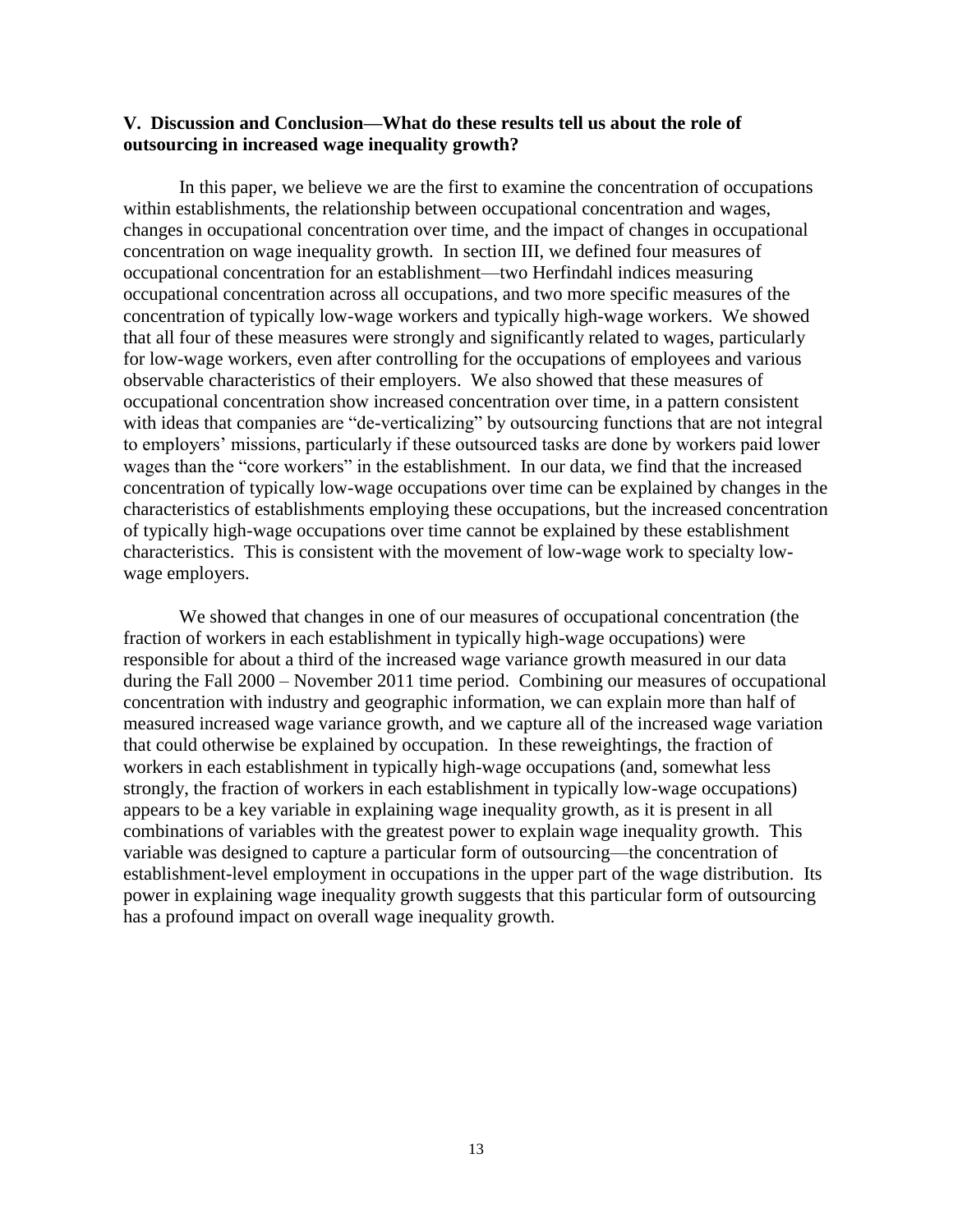### **REFERENCES**

- Abowd, John M., Francis Kramarz, and David Margolis (1999). "High Wage Workers and High Wage Firms." *Econometrica*, pp. 251-334.
- Abraham, Katharine G. and James R. Spletzer (2009). "New Evidence on the Returns to Job Skills." *American Economic Review Papers and Proceedings*, Vol. 99, No. 2, pp. 52-57.
- Abraham, Katharine G. and James R. Spletzer (2010). "Are the New Jobs Good Jobs?," in *Labor in the New Economy*, edited by Katharine G. Abraham, James R. Spletzer, and Michael Harper. University of Chicago Press.
- Abraham, Katherine G and Susan K. Taylor (1996). "Firms' use of Outside Contractors: Theory and Evidence." *Journal of Labor Economics,* 14(3): 394-424.
- Acemoglu, Daron (2002). ["Technical Change, Inequality, and the Labor Market.](http://www.jstor.org/stable/2698593)" *[Journal of](http://www.jstor.org/action/showPublication?journalCode=jeconlite)  [Economic Literature](http://www.jstor.org/action/showPublication?journalCode=jeconlite)*, Vol. 40, No. 1, pp. 7-72.
- Autor, David H., Lawrence F. Katz, and Melissa S. Kearney (2006). "The Polarization of the U.S. Labor Market," *American Economic Association Annual Meeting Papers and Proceedings*, pp. 189-194.
- Autor, David H., Lawrence F. Katz, and Melissa S. Kearney (2008). "Trends in U.S. Wage Inequality: Re-Assessing the Revisionists." *Review of Economics and Statistics*, Vol. 90, No. 2, pp. 300-323.
- Barth, Erling, Alex Bryson, James C. Davis, and Richard Freeman (2014). "It's Where You Work: Increases in Earnings Dispersion across Establishments and Individuals in the U.S." NBER Working Paper No. 20447
- Bound, John and George Johnson (1992). "Changes in the Structure of Wages in the 1980's: An Evaluation of Alternative Explanations." *The American Economic Review*, Vol. 82, No. 3, pp. 371-392.
- Bronars, Stephen G. and Melissa Famulari (1997). "Wage, Tenure, and Wage Growth Variation Within and Across Establishments." *Journal of Labor Economics*, pp. 285-317.
- Card, David, Jorg Heining, and Patrick Kline (2013). "Workplace Heterogeneity and the Rise of West German Wage Inequality." *Quarterly Journal of Economics*, Vol. 128, No. 3, pp. 967-1015.
- Dey, Matthew, Susan Houseman, and Anne Polivka. 2010. "What Do We Know about Contracting Out in the United States? Evidence from Household and Establishment Surveys." In Labor in the New Economy, Katharine G. Abraham, James R. Spletzer, and Michael J. Harper, eds. Chicago: University of Chicago Press, 2010, pp. 267-304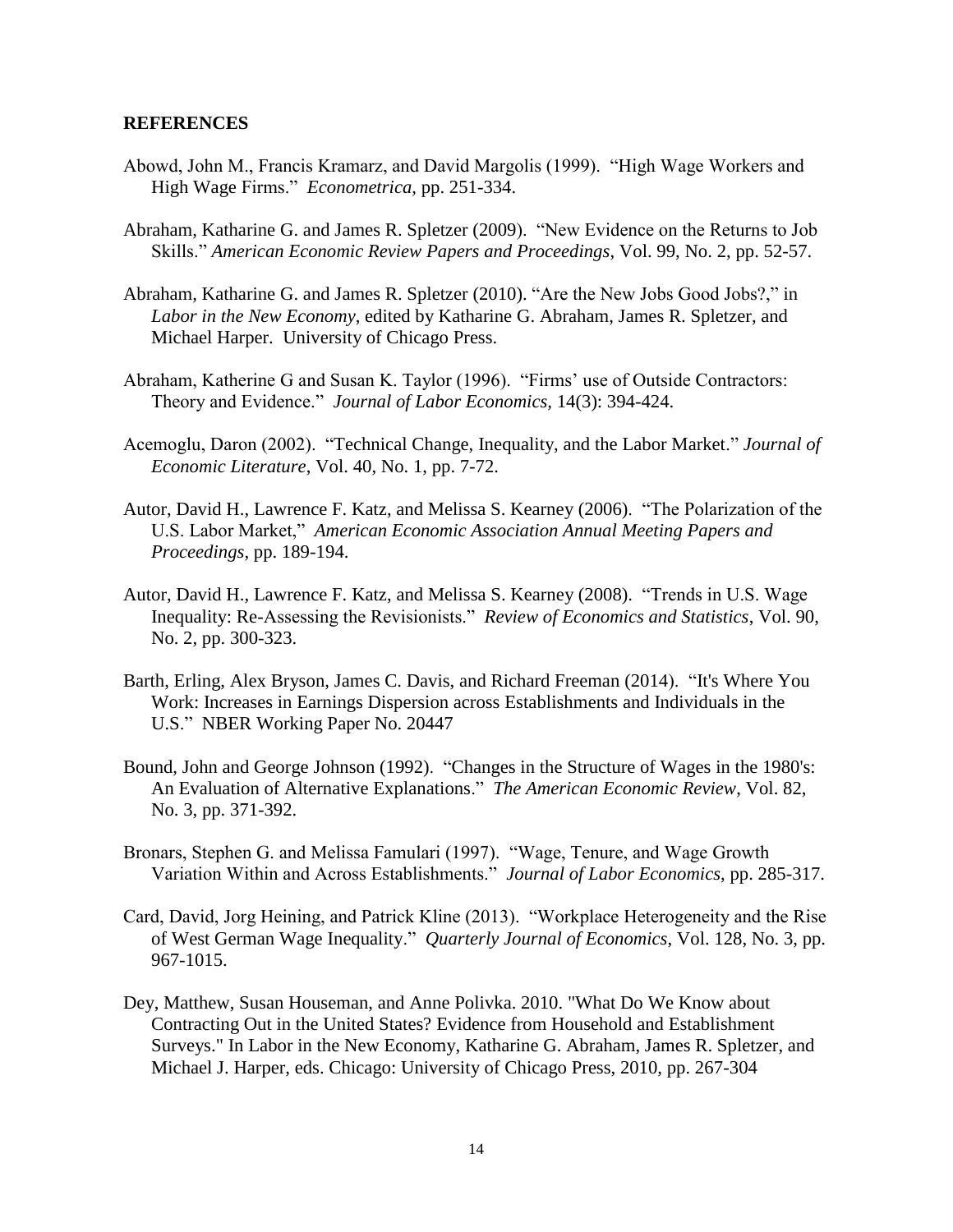- Davis, Steve J. and John Haltiwanger (1991). "Wage Dispersion Between and Within U.S. Manufacturing Plants." *Brookings Papers on Economic Activity*, pp. 115-200.
- DiNardo, John, [Nicole M. Fortin,](http://www.jstor.org/action/doBasicSearch?Query=au%3A%22Nicole+M.+Fortin%22&wc=on) and [Thomas Lemieux](http://www.jstor.org/action/doBasicSearch?Query=au%3A%22Thomas+Lemieux%22&wc=on) (1996). "Labor Market Institutions and the Distribution of Wages, 1973-1992: A Semiparametric Approach." *Econometrica*, Vol. 64, No. 5, pp. 1001-1044.
- Dunne, [Timothy,](http://www.jstor.org/action/doBasicSearch?Query=au%3A%22Timothy+Dunne%22&wc=on) [Lucia Foster,](http://www.jstor.org/action/doBasicSearch?Query=au%3A%22Lucia+Foster%22&wc=on) [John Haltiwanger,](http://www.jstor.org/action/doBasicSearch?Query=au%3A%22John+Haltiwanger%22&wc=on) and [Kenneth R. Troske](http://www.jstor.org/action/doBasicSearch?Query=au%3A%22Kenneth+R.+Troske%22&wc=on) (2004). "Wage and Productivity Dispersion in United States Manufacturing: The Role of Computer Investment." *Journal of Labor Economics*, Vol. 22, No. 2, pp. 397-429.
- Employee Benefit Research Institute (EBRI) (2009). *Fundamentals of Employee Benefit Programs, 6th ed.* <http://www.ebri.org/publications/books/index.cfm?fa=fundamentals>
- Goos, Maarten and Alan Manning (2007). "Lousy and Lovely Jobs: The Rising Polarization of Work in Britain," *Review of Economics and Statistics*, Vol. 89, No. 1, pp. 118-133.
- Goos, Maarten, Alan Manning and Anna Salomons (2009). "Job Polarization in Europe," *American Economic Review Papers and Proceedings*, Vol. 99, No. 2, pp. 58-63.
- Groshen, Erica L. (1991a). "Sources of Intra-Industry Wage Dispersion: How Much do Employers Matter?" *The Quarterly Journal of Economics*, Vol. 106, No. 3, pp. 869-884.
- Groshen, Erica L. (1991b). "Five Reasons Why Wages Vary Among Employers." *Industrial Relations*, Vol. 30, No. 3, pp. 350-381.
- Handwerker, Elizabeth Weber, & Mason, Lowell G. (2013). Linking firms with establishments in BLS microdata. *Monthly Labor Review*, Vol 136, No 14.
- Handwerker, Elizabeth Weber and James R. Spletzer (2014). "Measuring the distribution of wages in the United States from 1996-2010 with the Occupational Employment Survey" *Monthly Labor Review*, May 2014
- Juhn, [Chinhui,](http://www.jstor.org/action/doBasicSearch?Query=au%3A%22Chinhui+Juhn%22&wc=on) [Kevin M. Murphy,](http://www.jstor.org/action/doBasicSearch?Query=au%3A%22Kevin+M.+Murphy%22&wc=on) [Brooks Pierce](http://www.jstor.org/action/doBasicSearch?Query=au%3A%22Brooks+Pierce%22&wc=on) (1993). "Wage Inequality and the Rise in Returns to Skill [Wage Inequality and the Rise in Returns to Skill.](http://www.jstor.org/stable/2138770?&Search=yes&term=pierce&term=juhn&term=murphy&list=hide&searchUri=%2Faction%2FdoAdvancedSearch%3Fq0%3Djuhn%26f0%3Dau%26c0%3DAND%26q1%3Dmurphy%26f1%3Dau%26c1%3DAND%26q2%3Dpierce%26f2%3Dau%26c2%3DAND%26q3%3D%26f3%3Dall%26wc%3Don%26Search%3DSearch%26sd%3D%26ed%3D%26la%3D%26jo%3D&item=1&ttl=1&returnArticleService=showArticle)" *The Journal of Political Economy*, Vol. 101, No. 3, pp. 410-442.
- Katz, Lawrence F. and Autor, David H. (1999). "Changes in the Wage Structure and Earnings Inequality." In *Handbook of Labor Economics* (volume 3A), edited by Orley Ashenfelter and David Card, Elsevier, pp. 1463-1555.
- Katz, [Lawrence F.](http://www.jstor.org/action/doBasicSearch?Query=au%3A%22Lawrence+F.+Katz%22&wc=on) and [Kevin M. Murphy](http://www.jstor.org/action/doBasicSearch?Query=au%3A%22Kevin+M.+Murphy%22&wc=on) (1992). "Changes in Relative Wages, 1963-1987: Supply and Demand Factors." *The Quarterly Journal of Economics*, Vol. 107, No. 1, pp. 35-78.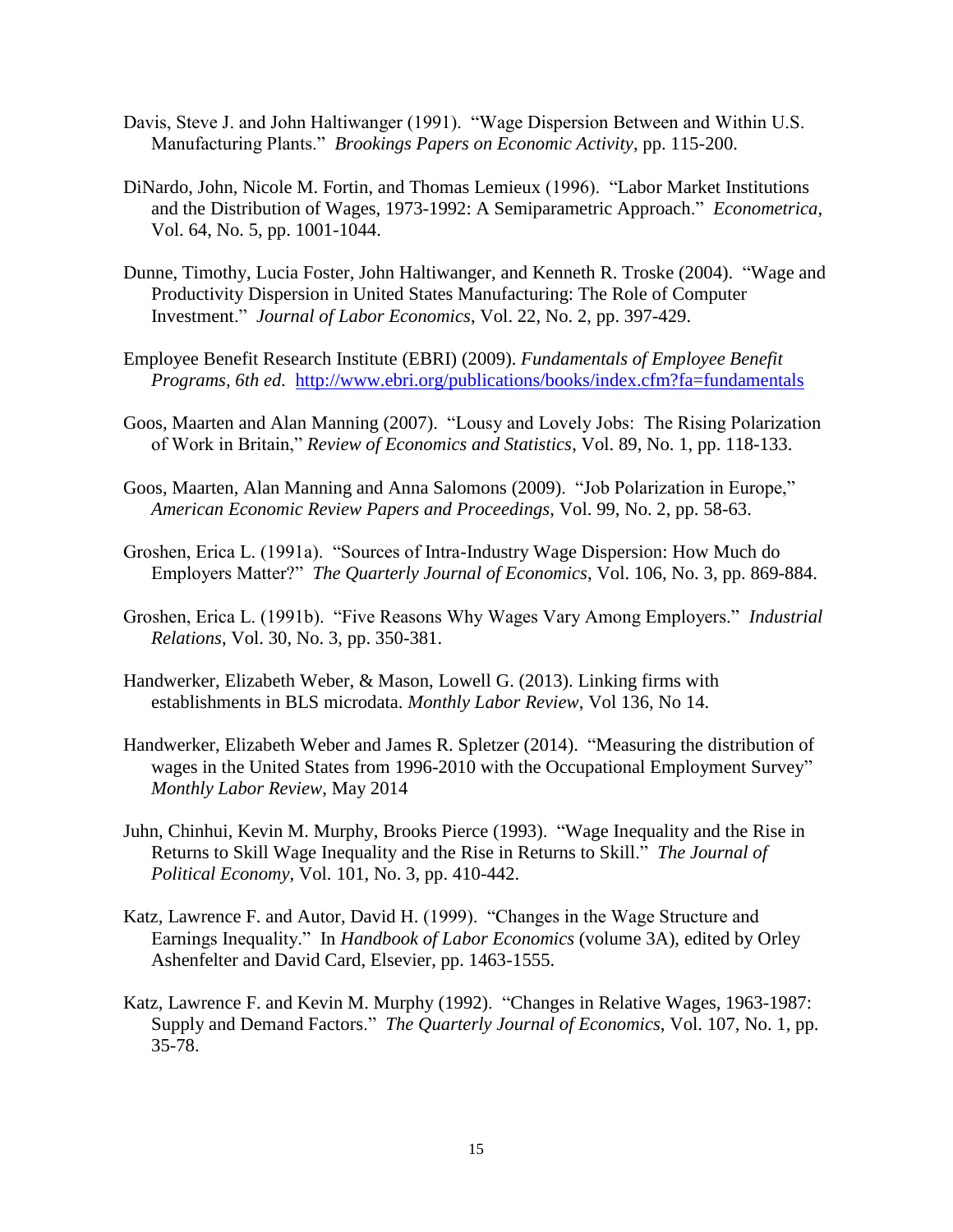- Lane, Julia. I., Salmon, Laurie A., & Spletzer, James R. (2007). Establishment wage differentials. *Monthly Labor Review*, Vol. 130,No.3.
- Lemieux, Thomas (2006). "Increasing Residual Wage Inequality: Composition Effects, Noisy Data, or Rising Demand for Skill?" *American Economic Review*, Vol. 96, No. 3, pp. 461-498.
- Lemieux, Thomas (2008). "The Changing Nature of Wage Inequality." *Journal of Population Economics*, Vol. 21, No. 1, pp. 21-48.
- Perun, Pamela, "FAQs about Employees and Employee Benefits" (2010). *Georgetown Law School Memos and Fact Sheets*. Paper 46. Available at http://scholarship.law.georgetown.edu/legal/46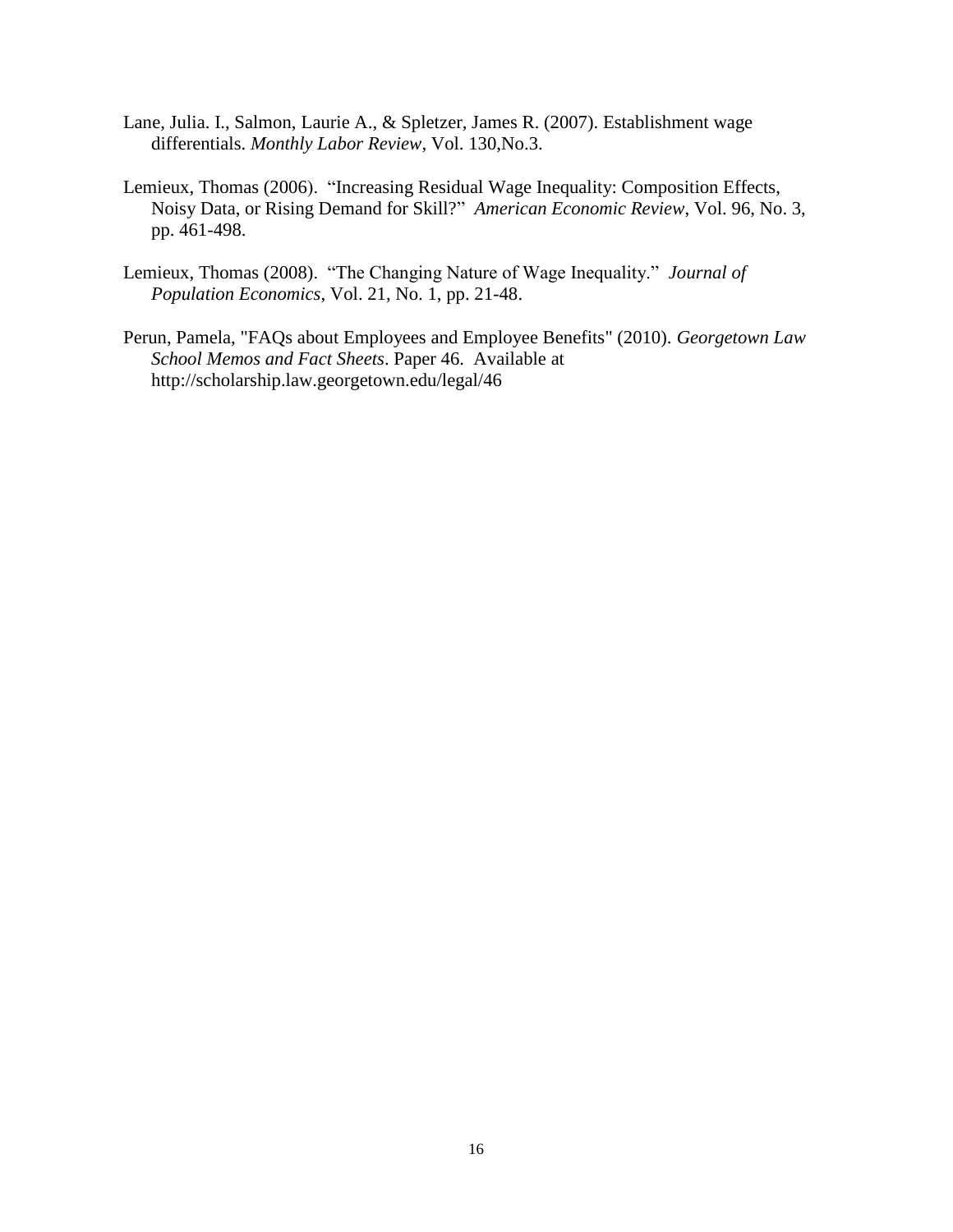| 3-digit SOC code | Minor Occupational Category                              |
|------------------|----------------------------------------------------------|
| 353              | Food and Beverage Serving Workers                        |
| 359              | Other Food Preparation and Serving Related Workers       |
| 393              | <b>Entertainment Attendants and Related Workers</b>      |
| 352              | Cooks and Food Preparation Workers                       |
| 412              | <b>Retail Sales Workers</b>                              |
| 372              | Building Cleaning and Pest Control Workers               |
| 536              | <b>Other Transportation Workers</b>                      |
| 452              | <b>Agricultural Workers</b>                              |
| 399              | Other Personal Care and Service Workers                  |
| 311              | Nursing, Psychiatric, and Home Health Aides              |
| 392              | <b>Animal Care and Service Workers</b>                   |
| 516              | Textile, Apparel, and Furnishings Workers                |
| 395              | Personal Appearance Workers                              |
| 259              | Other Education, Training, and Library Occupations       |
| 339              | <b>Other Protective Service Workers</b>                  |
| 373              | Grounds Maintenance Workers                              |
| 394              | <b>Funeral Service Workers</b>                           |
| 537              | <b>Material Moving Workers</b>                           |
| 513              | Food Processing Workers                                  |
| 379              | Other Building and Grounds Cleaning and Maintenance Occs |

Appendix A: "Typically low-wage Occupations"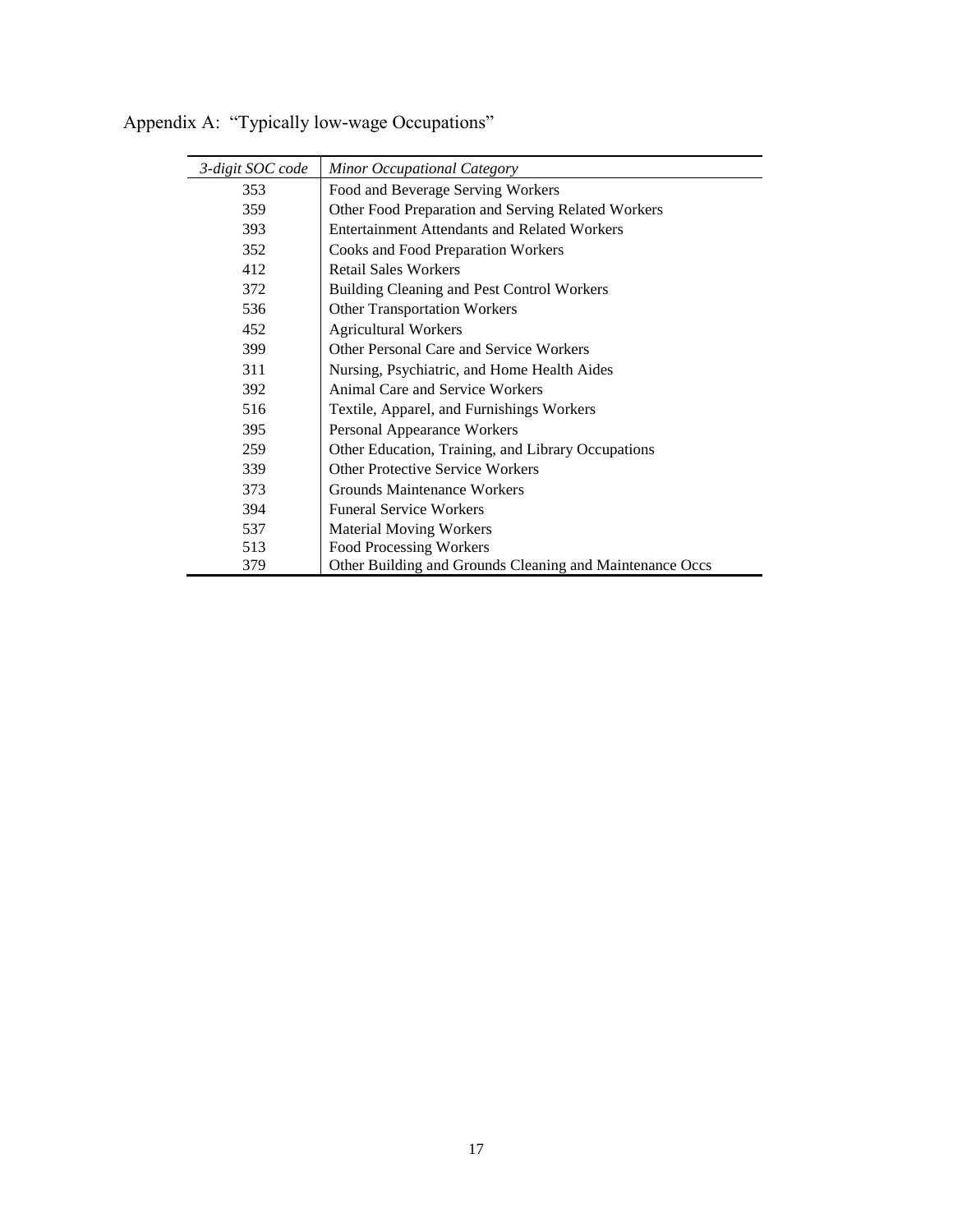| 3-digit SOC code | Minor Occupational Category                                              |
|------------------|--------------------------------------------------------------------------|
| 231              | Lawyers, Judges, and Related Workers                                     |
| 532              | Air Transportation Workers                                               |
| 112              | Advertising, Marketing, PR, and Sales Managers                           |
| 111              | <b>Top Executives</b>                                                    |
| 172              | Engineers                                                                |
| 113              | <b>Operations Specialties Managers</b>                                   |
| 291              | Health Diagnosing and Treating Practitioners                             |
| 151              | <b>Computer Specialists</b>                                              |
| 152              | <b>Mathematical Science Occupations</b>                                  |
| 192              | <b>Physical Scientists</b>                                               |
| 159              | Other Computer and Mathematical Occupations                              |
| 119              | <b>Other Management Occupations</b>                                      |
| 191              | <b>Life Scientists</b>                                                   |
| 153              | Other Computer and Mathematical Occupations                              |
| 193              | Social Scientists and Related Workers                                    |
| 251              | Postsecondary Teachers                                                   |
| 331              | First-line Supervisors/Managers, Protective Service Workers              |
| 131              | <b>Business Operations Specialists</b>                                   |
| 471              | Supervisors, Construction and Extraction Workers                         |
| 414              | Sales Representatives, Wholesale and Manufacturing                       |
| 132              | <b>Financial Specialists</b>                                             |
| 491              | Supervisors of Installation, Maintenance, and Repair Workers             |
| 171              | Architects, Surveyors, and Cartographers                                 |
| 413              | Sales Representatives, Services                                          |
| 511              | Supervisors, Production Workers                                          |
| 173              | Drafters, Engineering, and Mapping Technicians                           |
| 252              | Primary, Secondary, and Special Education School Teachers                |
| 518              | Plant and System Operators                                               |
| 531              | Supervisors, Transportation and Material Moving Workers                  |
| 431              | Supervisors, Office and Administrative Support Workers                   |
| 333              | Law Enforcement Workers                                                  |
| 273              | Media and Communication Workers                                          |
| 451              | Supervisors, Farming, Fishing, and Forestry Workers                      |
| 272              | Entertainers and Performers, Sports and Related Workers                  |
| 194              | Life, Physical, and Social Science Technicians                           |
| 492              | Electrical and Electronic Equipment Mechanics, Installers, and Repairers |
| 239              | Legal Occupations, Not Elsewhere Classified                              |
| 232              | <b>Legal Support Workers</b>                                             |

Appendix B: "Typically high-wage Occupations"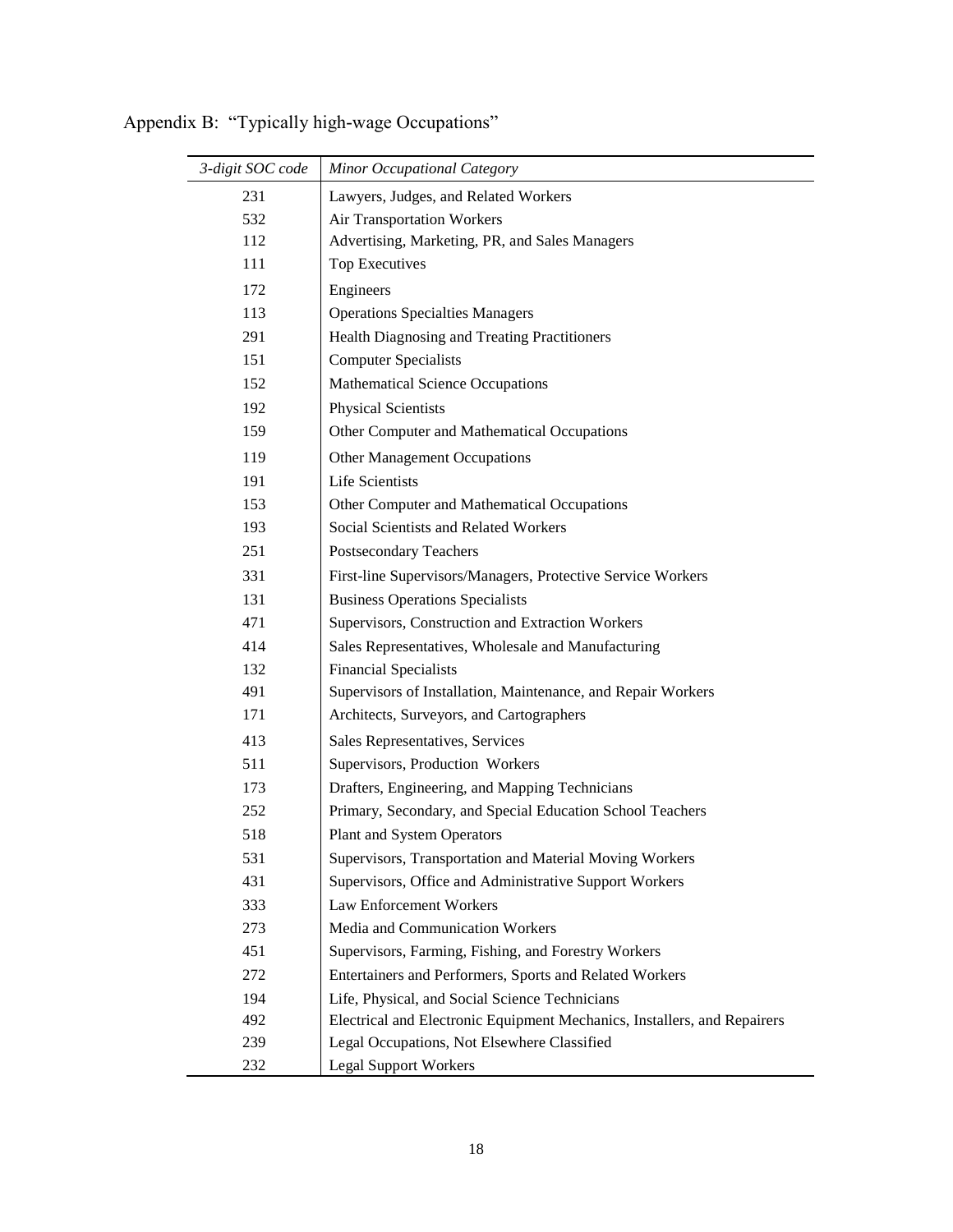# Figure 1: OES Survey Form (abridged)

| <b>OCCUPATIONAL TITLE AND</b>                                                                                       |                             |                   |                    |                    |                     |                     |                     |                     |                     |                      | NUMBER OF EMPLOYEES IN SELECTED WAGE RANGES |                    |                       |            |
|---------------------------------------------------------------------------------------------------------------------|-----------------------------|-------------------|--------------------|--------------------|---------------------|---------------------|---------------------|---------------------|---------------------|----------------------|---------------------------------------------|--------------------|-----------------------|------------|
| (Report Part-time Workers According to an Hourly Rate)<br><b>DESCRIPTION OF DUTIES</b>                              |                             |                   |                    |                    |                     |                     |                     |                     |                     |                      |                                             |                    |                       |            |
|                                                                                                                     |                             | A                 | в                  | c                  | D                   | Е                   | F                   | G                   | н                   | ٠                    | J                                           | κ                  | L                     | т          |
|                                                                                                                     | Hourly                      | under             | \$7.50-            | \$9.50-            | \$12.00             | \$15.25-            | \$19.25-            | \$24,50             | \$31.00             | \$39.25              | \$49.75-                                    | \$63.25-           | \$80.00               |            |
|                                                                                                                     | (part-time or<br>full time) | \$7.50            | 9.49               | 11.99              | 15.24               | 19.24               | 24.49               | 30.99               | 39.24               | 49.74                | 63.24                                       | 79.99              | and over              | Total      |
|                                                                                                                     | Annual                      |                   |                    |                    |                     |                     |                     |                     |                     |                      |                                             |                    |                       | Employment |
|                                                                                                                     | <b>Chall time</b>           | under<br>\$15,600 | \$15,600<br>19,759 | \$19,760<br>24,959 | \$24,960-<br>31,719 | \$31,720-<br>40,039 | \$40,040-<br>50,959 | \$50,960-<br>64,479 | \$64,480-<br>81,639 | \$81,640-<br>103,479 | 103,480-<br>131,559                         | 131,560<br>166,399 | \$166,400<br>and over |            |
|                                                                                                                     | only)                       |                   |                    |                    |                     |                     |                     |                     |                     |                      |                                             |                    |                       |            |
|                                                                                                                     |                             |                   |                    |                    |                     |                     |                     |                     |                     |                      |                                             |                    |                       |            |
| Architects, Except Landscape and Naval -                                                                            |                             | A                 | R                  | c                  | D                   | Е                   | F                   | G                   | н                   | п                    | J                                           | к                  | L                     | т          |
| Plan and design structures, such as private residences, office                                                      |                             |                   |                    |                    |                     |                     |                     |                     |                     |                      |                                             |                    |                       |            |
| buildings, theaters, factories, and other structural property.                                                      |                             |                   |                    |                    |                     |                     |                     |                     |                     |                      |                                             |                    |                       |            |
|                                                                                                                     |                             |                   |                    |                    |                     |                     |                     |                     |                     |                      |                                             |                    |                       |            |
|                                                                                                                     | 17-1011                     |                   |                    |                    |                     |                     |                     |                     |                     |                      |                                             |                    |                       |            |
| <b>Landscape Architects -</b>                                                                                       |                             | A                 | в                  | с                  | D                   | Е                   | F                   | G                   | н                   | п                    | J                                           | к                  | L                     | т          |
| Plan and design land areas for such projects as parks and                                                           |                             |                   |                    |                    |                     |                     |                     |                     |                     |                      |                                             |                    |                       |            |
| other recreational facilities, airports, highways, hospitals,                                                       |                             |                   |                    |                    |                     |                     |                     |                     |                     |                      |                                             |                    |                       |            |
| schools, land subdivisions, and commercial, industrial, and                                                         |                             |                   |                    |                    |                     |                     |                     |                     |                     |                      |                                             |                    |                       |            |
| residential sites.                                                                                                  |                             |                   |                    |                    |                     |                     |                     |                     |                     |                      |                                             |                    |                       |            |
|                                                                                                                     | 17-1012                     |                   |                    |                    |                     |                     |                     |                     |                     |                      |                                             |                    |                       |            |
| <b>Cartographers and Photogrammetrists -</b>                                                                        |                             | Α                 | в                  | c                  | D                   | Е                   | F                   | G                   | н                   | т                    | J                                           | κ                  | L                     | т          |
| Collect, analyze, and interpret geographic information provided                                                     |                             |                   |                    |                    |                     |                     |                     |                     |                     |                      |                                             |                    |                       |            |
| by geodetic surveys, aerial photographs, and satellite data.                                                        |                             |                   |                    |                    |                     |                     |                     |                     |                     |                      |                                             |                    |                       |            |
| Research, study, and prepare maps and other spatial data in                                                         |                             |                   |                    |                    |                     |                     |                     |                     |                     |                      |                                             |                    |                       |            |
| digital or graphic form. May work with Geographic Information                                                       |                             |                   |                    |                    |                     |                     |                     |                     |                     |                      |                                             |                    |                       |            |
| Systems (GIS).                                                                                                      |                             |                   |                    |                    |                     |                     |                     |                     |                     |                      |                                             |                    |                       |            |
|                                                                                                                     | 17-1021                     |                   |                    |                    |                     |                     |                     |                     |                     |                      |                                             |                    |                       |            |
| Surveyors -                                                                                                         |                             | Α                 | R                  | c                  | D                   | Е                   | F                   | G                   | н                   | п                    | J.                                          | κ                  | п                     |            |
| Make exact measurements and determine property boundaries                                                           |                             |                   |                    |                    |                     |                     |                     |                     |                     |                      |                                             |                    |                       |            |
| Provide data relevant to the shape, contour, gravitation,                                                           |                             |                   |                    |                    |                     |                     |                     |                     |                     |                      |                                             |                    |                       |            |
| location, elevation, or dimension of land or land features on or                                                    |                             |                   |                    |                    |                     |                     |                     |                     |                     |                      |                                             |                    |                       |            |
| near the earth's surface.                                                                                           |                             |                   |                    |                    |                     |                     |                     |                     |                     |                      |                                             |                    |                       |            |
|                                                                                                                     | 17-1022                     |                   |                    |                    |                     |                     |                     |                     |                     |                      |                                             |                    |                       |            |
| <b>Aerospace Engineers -</b>                                                                                        |                             | A                 | R                  | c                  | Đ                   | Е                   | F                   | G                   | н                   | п                    | J.                                          | к                  | L                     | т          |
| Perform a variety of engineering work in designing,                                                                 |                             |                   |                    |                    |                     |                     |                     |                     |                     |                      |                                             |                    |                       |            |
| constructing, and testing aircraft, missiles, and spacecraft.                                                       |                             |                   |                    |                    |                     |                     |                     |                     |                     |                      |                                             |                    |                       |            |
|                                                                                                                     |                             |                   |                    |                    |                     |                     |                     |                     |                     |                      |                                             |                    |                       |            |
|                                                                                                                     | 17-2011                     |                   |                    |                    |                     |                     |                     |                     |                     |                      |                                             |                    |                       |            |
|                                                                                                                     |                             |                   | в                  | c                  | D                   | Е                   | F                   | G                   | н                   | T.                   | J                                           | к                  | г                     | т          |
| <b>Agricultural Engineers -</b>                                                                                     |                             | A                 |                    |                    |                     |                     |                     |                     |                     |                      |                                             |                    |                       |            |
| Apply knowledge of engineering technology and biological                                                            |                             |                   |                    |                    |                     |                     |                     |                     |                     |                      |                                             |                    |                       |            |
| science to agricultural problems concerned with power and<br>machinery, electrification, structures, soil and water |                             |                   |                    |                    |                     |                     |                     |                     |                     |                      |                                             |                    |                       |            |
| conservation, and processing of agricultural products.                                                              |                             |                   |                    |                    |                     |                     |                     |                     |                     |                      |                                             |                    |                       |            |
|                                                                                                                     |                             |                   |                    |                    |                     |                     |                     |                     |                     |                      |                                             |                    |                       |            |
|                                                                                                                     | 17-2021                     |                   |                    |                    |                     |                     |                     |                     |                     |                      |                                             |                    |                       |            |
| <b>Biomedical Engineers -</b>                                                                                       |                             | Α                 | в                  | с                  | D                   | Έ                   | F                   | G                   | н                   | п                    | J                                           | к                  | L                     | т          |
| Apply knowledge of engineering, biology, and biomechanical                                                          |                             |                   |                    |                    |                     |                     |                     |                     |                     |                      |                                             |                    |                       |            |
| principles to the design, development, and evaluation of                                                            |                             |                   |                    |                    |                     |                     |                     |                     |                     |                      |                                             |                    |                       |            |
| biological and health systems and products, such as artificial                                                      |                             |                   |                    |                    |                     |                     |                     |                     |                     |                      |                                             |                    |                       |            |
| organs and medical information systems.                                                                             |                             |                   |                    |                    |                     |                     |                     |                     |                     |                      |                                             |                    |                       |            |
|                                                                                                                     | 17-2031                     |                   |                    |                    |                     |                     |                     |                     |                     |                      |                                             |                    |                       |            |
| <b>Chemical Engineers -</b>                                                                                         |                             | Α                 | B                  | c                  | D                   | Е                   | F                   | G                   | н                   | п                    | J                                           | κ                  | L                     | т          |
| Design chemical plant equipment and devise processes for                                                            |                             |                   |                    |                    |                     |                     |                     |                     |                     |                      |                                             |                    |                       |            |
| manufacturing chemicals and products by applying principles                                                         |                             |                   |                    |                    |                     |                     |                     |                     |                     |                      |                                             |                    |                       |            |
| and technology of chemistry, physics, and engineering.                                                              |                             |                   |                    |                    |                     |                     |                     |                     |                     |                      |                                             |                    |                       |            |
|                                                                                                                     |                             |                   |                    |                    |                     |                     |                     |                     |                     |                      |                                             |                    |                       |            |
|                                                                                                                     |                             |                   |                    |                    |                     |                     |                     |                     |                     |                      |                                             |                    |                       |            |
|                                                                                                                     | 17-2041                     |                   |                    |                    |                     |                     |                     |                     |                     |                      |                                             |                    |                       |            |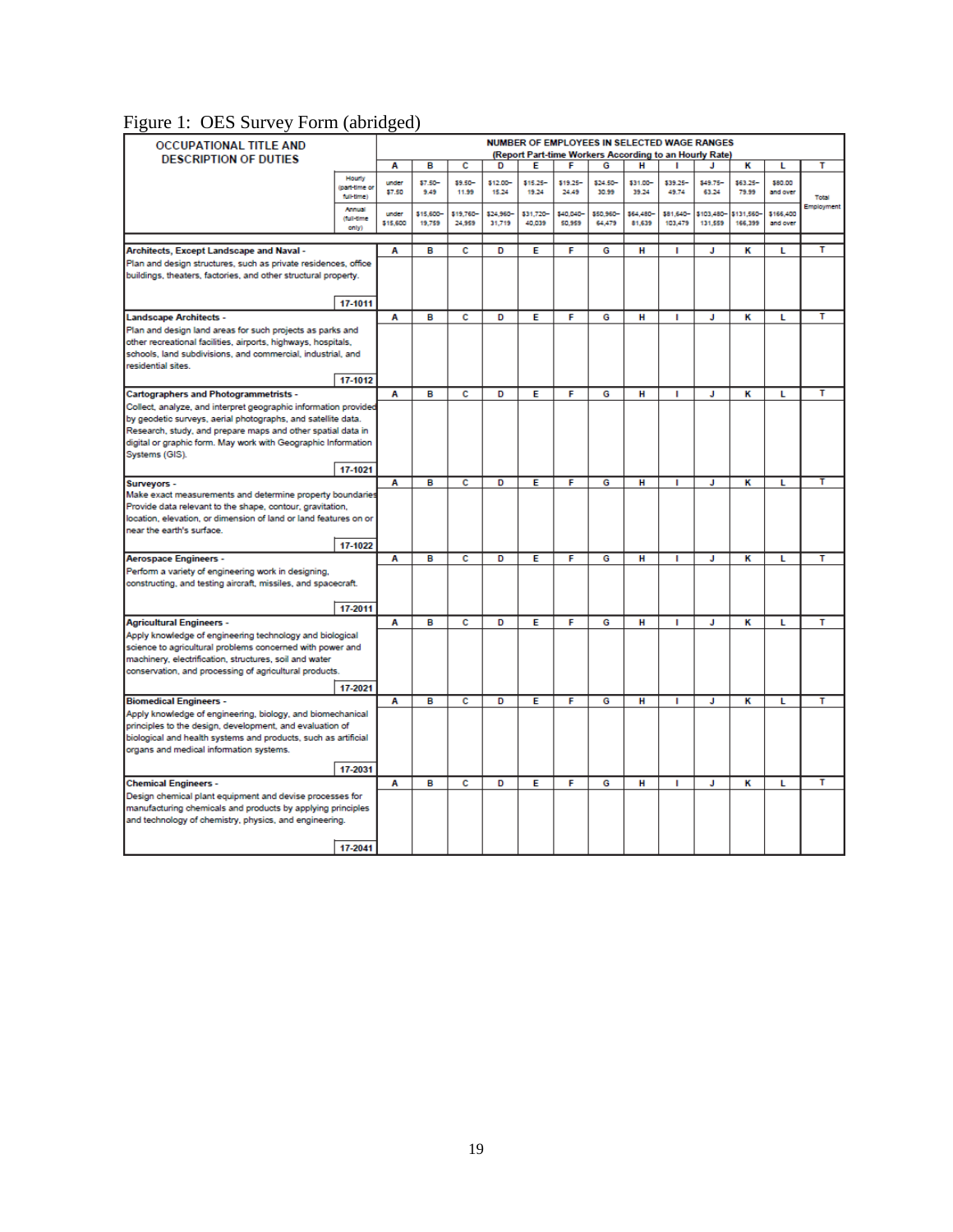

Figure 2: Private Sector Variance Between and Within Establishments in the OES

Notes: Figure computed from the combined 1998-May 2012 panels of the Occupational Employment Survey.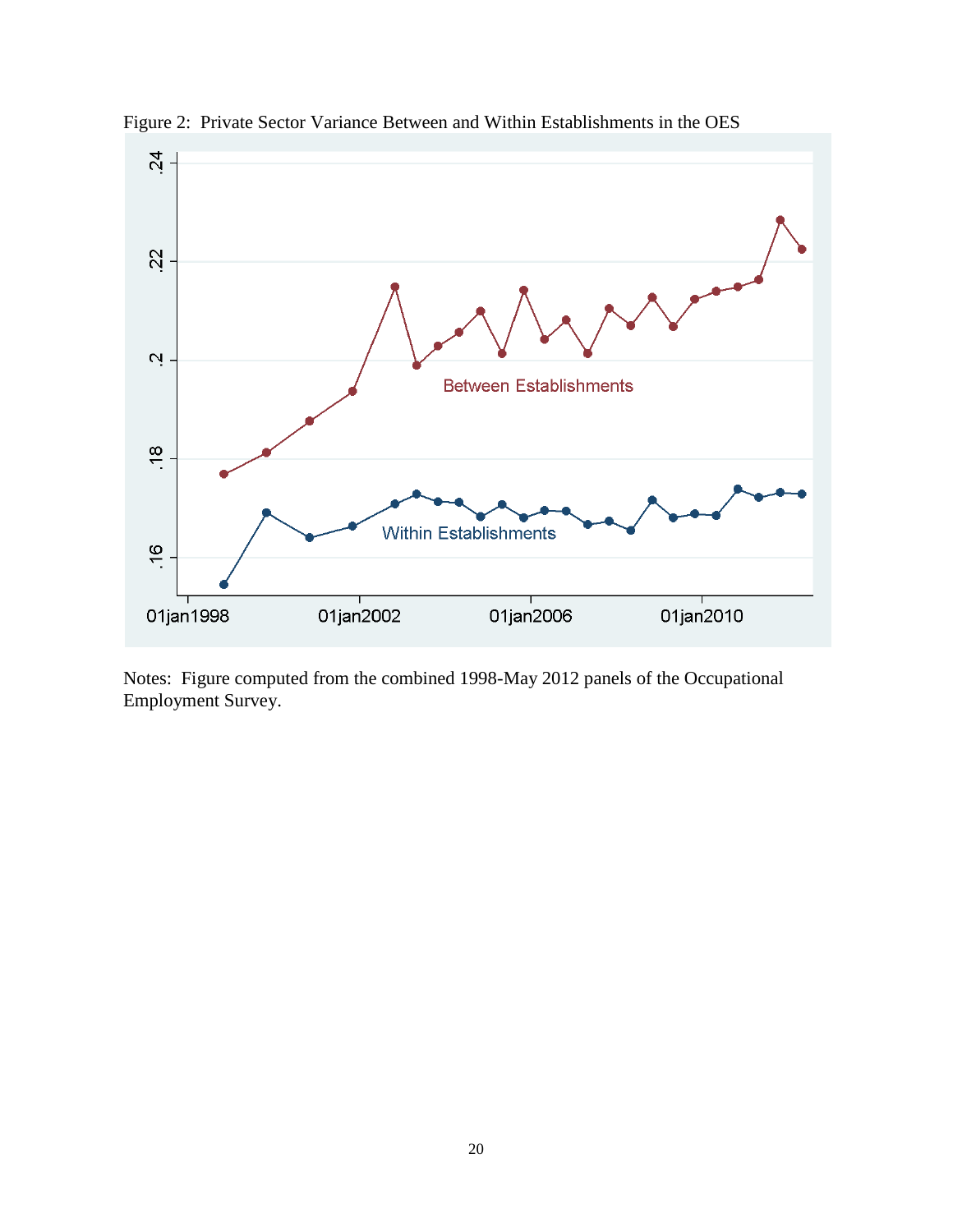

Figure 3: Relationships between Wages and Occupational Concentration

Notes: the "avgwage" coefficients plotted here are the set of  $\alpha$  coefficients from regressions of the form  $Ln(wage) = \alpha OccConcenGroup$  (top panel), where Occupation Concentration Groups are formed by rounding each Occupation Concentration variable to the nearest hundredth, and  $Ln(wage) = \alpha OccConcenGroup + \chi Survey\ date\ fixed\ effects + \delta X$  where X includes dummy variables for each detailed occupation in the OES, 5 digit employer NAICS codes, states, and employer size classes (bottom panel).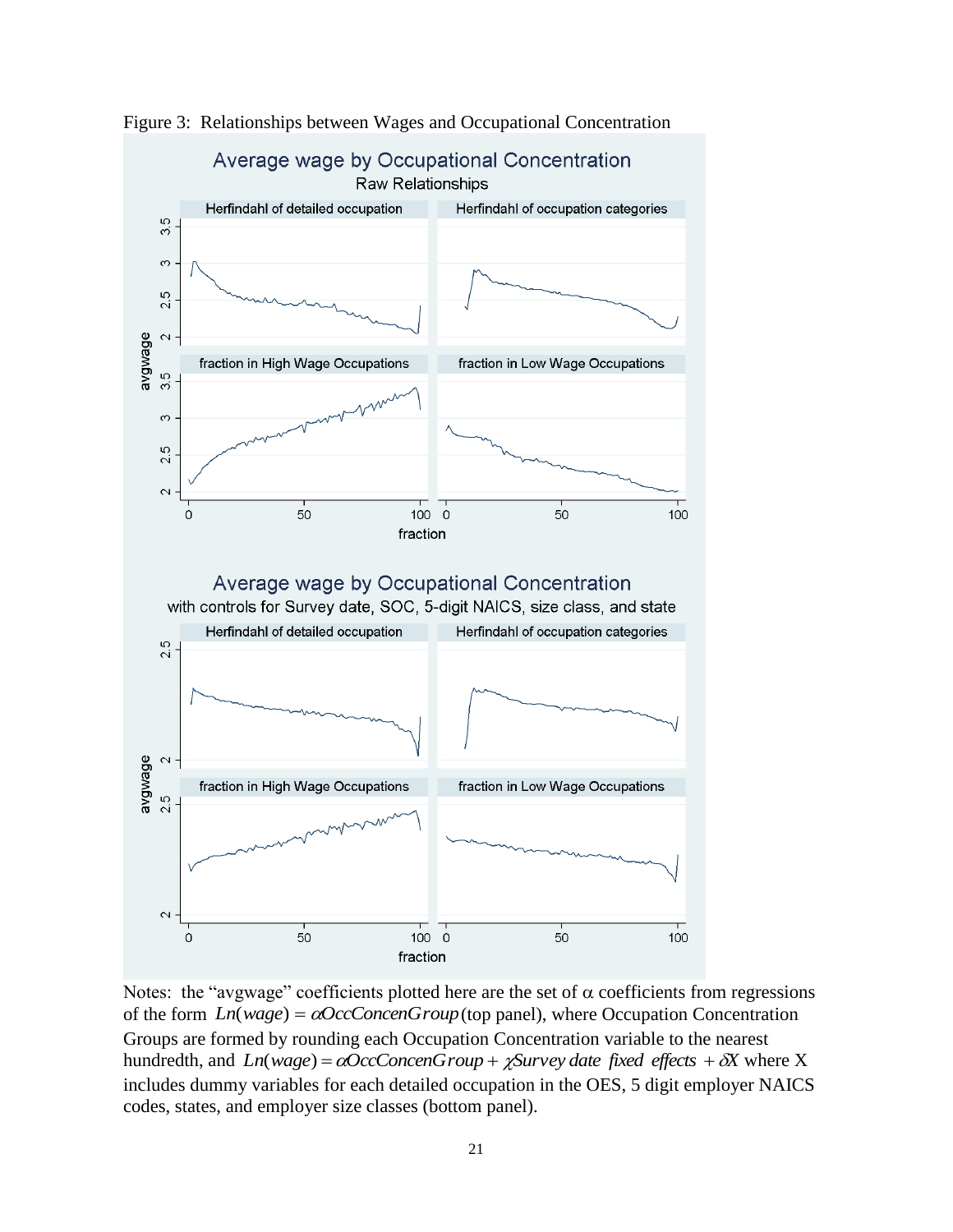



Note: These are plots of coefficients  $\alpha$  from regressions  $OccConcen = \alpha Survey\ date + \beta DetailedOcc + \chi Industry + \delta SizeClass + \epsilon Size + \phi State$ .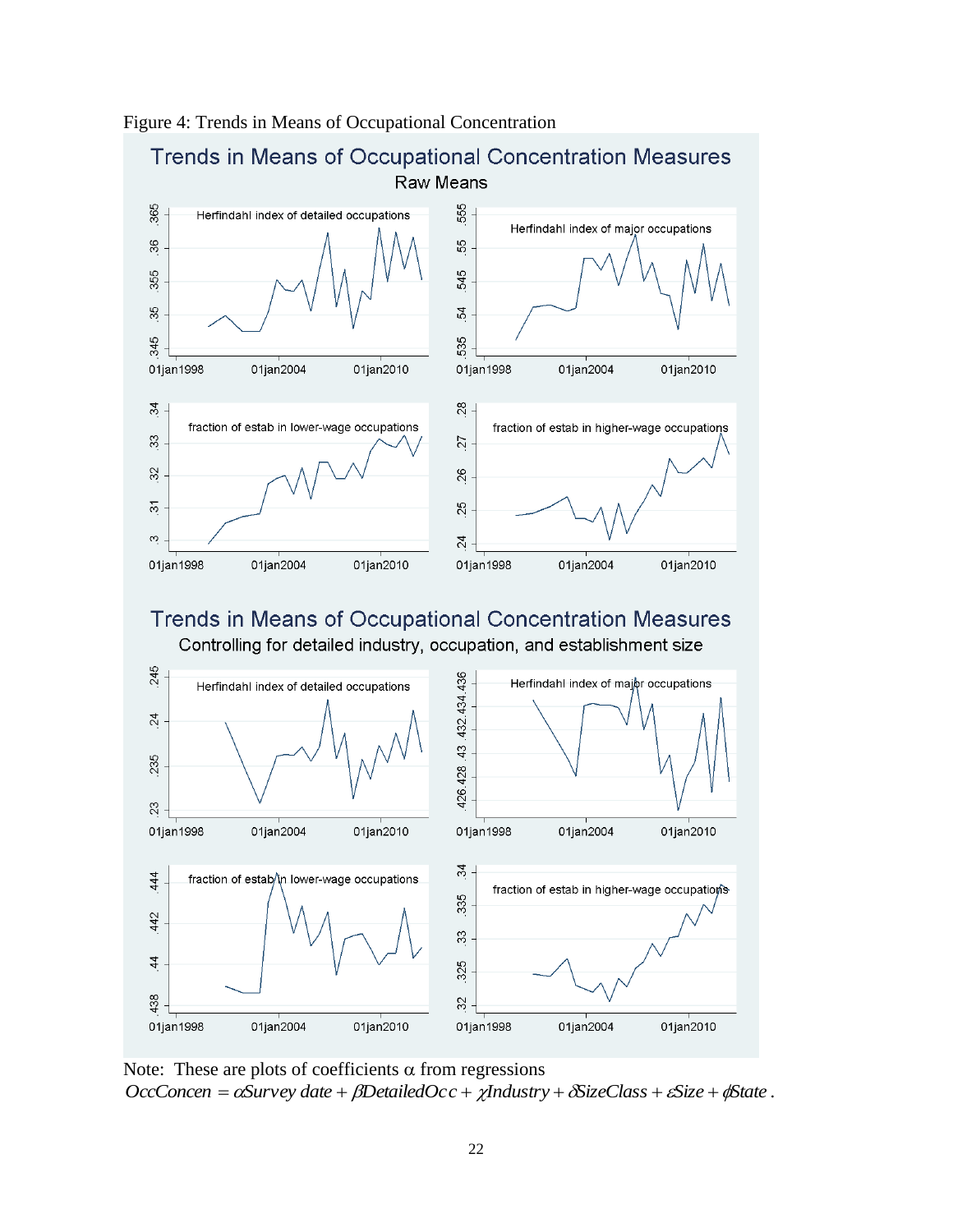

Figure 5: Trends in in Fraction with Occupational Concentration values above .85

Note: These are plots of coefficients  $\alpha$  from regressions  $I(Occconcen > .85) =  $\alpha$  Survey Date +  $\beta$  DetailedOcc +  $\chi$  Industry +  $\delta$ SizeClass +  $\varepsilon$ Size +  $\phi$ State$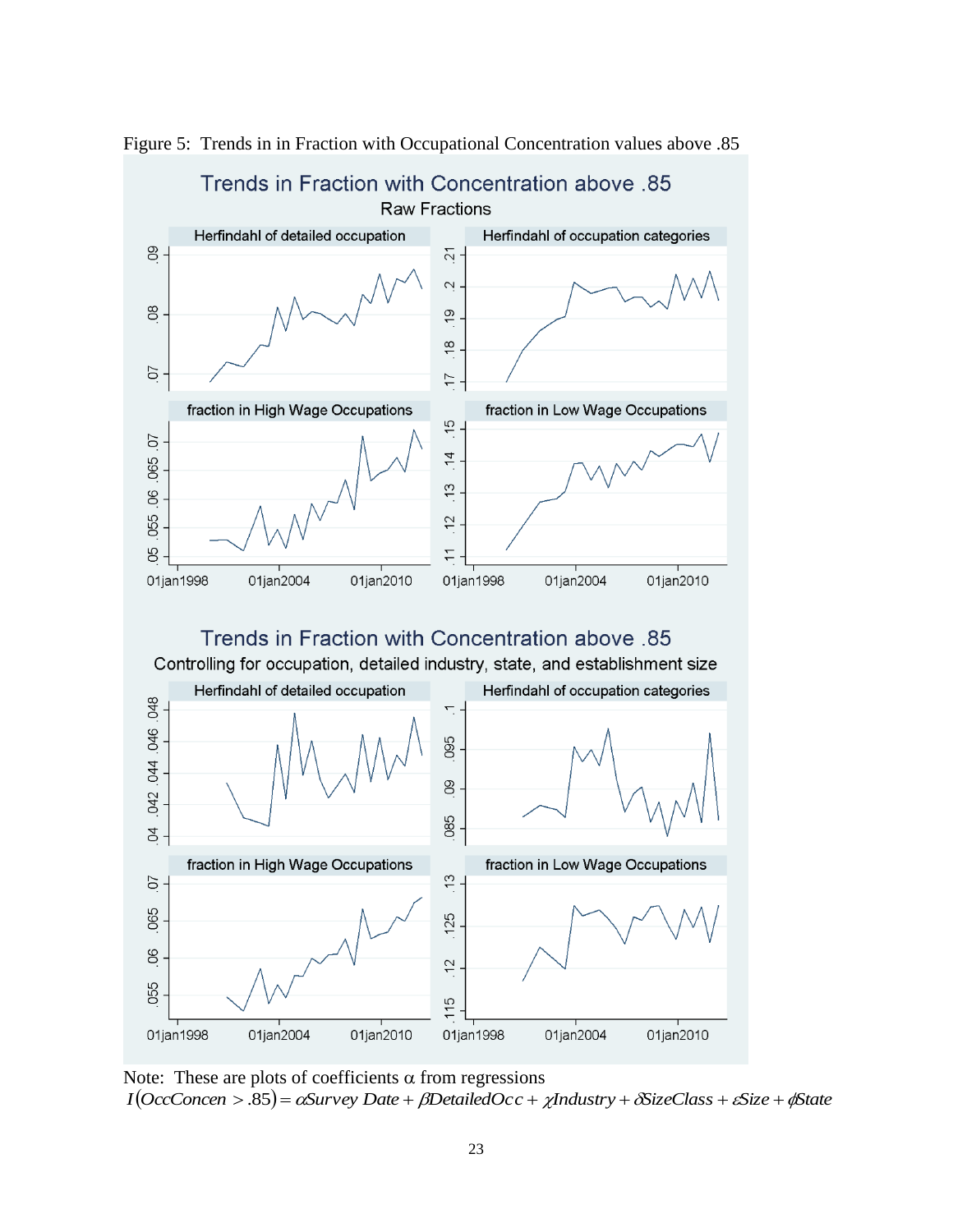Figure 6: OES Wage distributions in Fall 2000, November 2011, and November 2011 with the "nearly best" reweighting to Fall 2000 characteristics

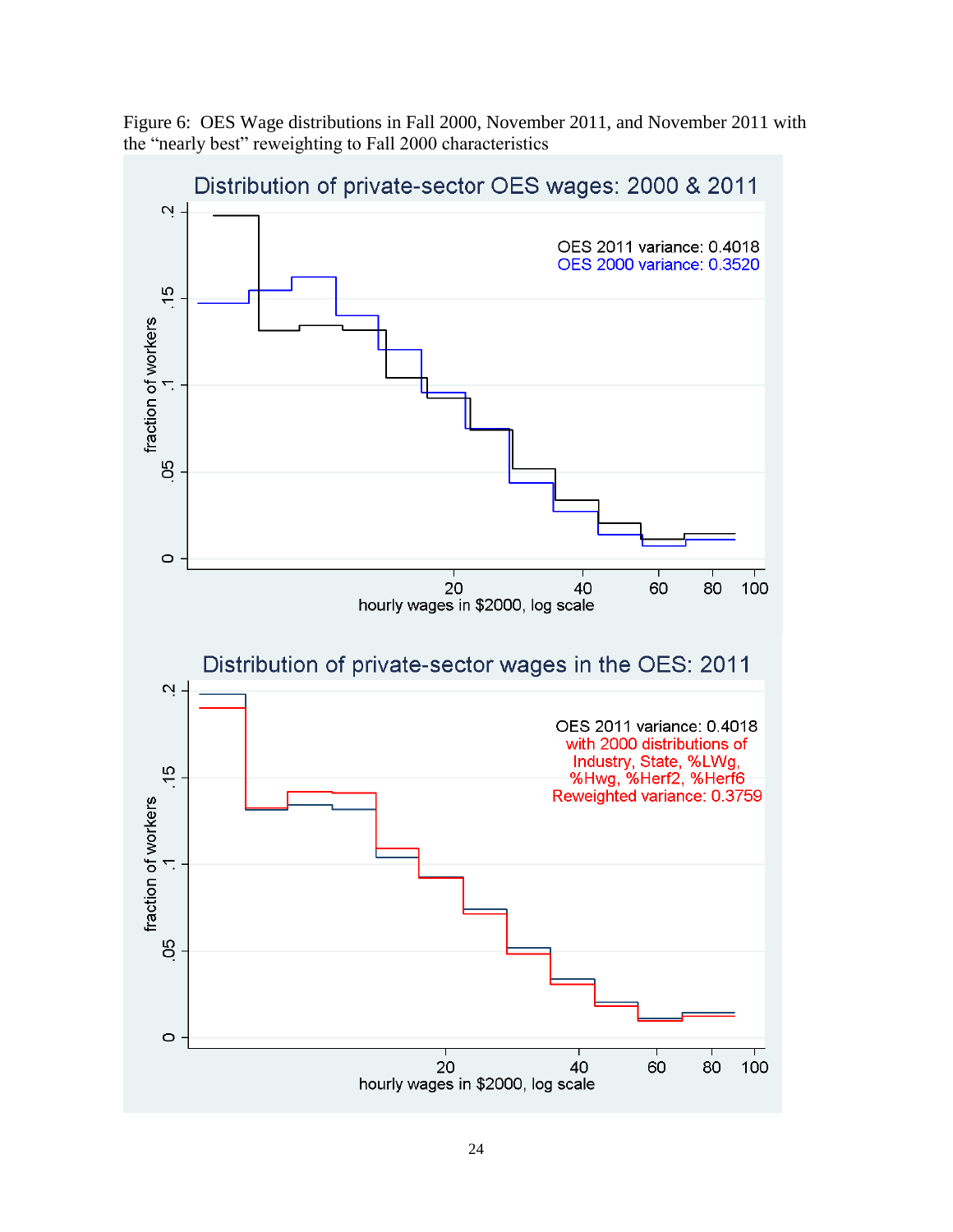## **Table 1: Regressions of log wages on measures of Occupational Concentration**

All unimputed OES private-sector data from Fall 2000-May 2012

 $\overline{a}$ 

|                                                       | Herfindahl of occupational |          | Herfindahl of occupational                                                                                  | fraction of the    | fraction of the     |  |
|-------------------------------------------------------|----------------------------|----------|-------------------------------------------------------------------------------------------------------------|--------------------|---------------------|--|
| Occupational                                          | concentration of the       |          | concentration of the                                                                                        | establishment in   | establishment in    |  |
| Concentration                                         | establishment at the       |          | establishment at the broad-                                                                                 | typically low wage | typically high wage |  |
| Variable                                              | detailed-occupation level  |          | occupation level                                                                                            | occupations        | occupations         |  |
| With survey-date fixed effects                        |                            |          |                                                                                                             |                    |                     |  |
| Coefficient on OccConcen                              |                            | $-0.336$ | $-0.611$                                                                                                    | $-0.670$           | 0.739               |  |
| t-stat                                                |                            | $-65.04$ | $-119.03$                                                                                                   | $-199.22$          | 175.17              |  |
| Coefficient on OccConcen * Date                       |                            | $-0.045$ | $-0.009$                                                                                                    | $-0.042$           | 0.093               |  |
| t-stat                                                |                            | $-41.21$ | $-8.44$                                                                                                     | $-58.32$           | 104.01              |  |
| With survey-date and 6-digit occupation fixed effects |                            |          |                                                                                                             |                    |                     |  |
| Coefficient on OccConcen                              |                            | $-0.217$ | $-0.299$                                                                                                    | $-0.329$           | 0.154               |  |
| t-stat                                                |                            | $-67.27$ | $-92.21$                                                                                                    | $-137.62$          | 49.36               |  |
| Coefficient on OccConcen * Date                       |                            | $-0.003$ | 0.017                                                                                                       | 0.010              | 0.042               |  |
| t-stat                                                |                            | $-3.89$  | 25.14                                                                                                       | 19.78              | 64.21               |  |
|                                                       |                            |          | With survey-date, 6-digit occupation, 5-digit NAICS, size class, & state fixed effects, and continuous size |                    |                     |  |
| Coefficient on OccConcen                              |                            | $-0.101$ | $-0.180$                                                                                                    | $-0.119$           | 0.006               |  |
| t-stat                                                |                            | $-33.51$ | $-58.17$                                                                                                    | $-51.23$           | 2.03                |  |
| Coefficient on OccConcen * Date                       |                            | $-0.004$ | 0.013                                                                                                       | 0.000              | 0.044               |  |
| t-stat                                                |                            | $-5.98$  | 19.63                                                                                                       | 0.42               | 70.89               |  |

Notes: These regressions are of the form  $Ln(wage) = \alpha OccConcen + \beta OccConcen * Date + \chi Survey date fixed effects + \delta X$ , where X includes occupation fixed effects, detailed industry fixed effects (broad industry groups are available across all years, but detailed NAICS codes are only available from 2000 forwards<sup>10</sup>), state fixed effects, and establishment size (we use fixed effects for establishment size classes as well as a continuous measure of establishment size).

<sup>&</sup>lt;sup>10</sup> Beginning with the 2002 OES survey, establishments were classified by 6 digit NAICS, and the OES staff converted much of the previous years' samples from SIC to 6 digit NAICS codes as well.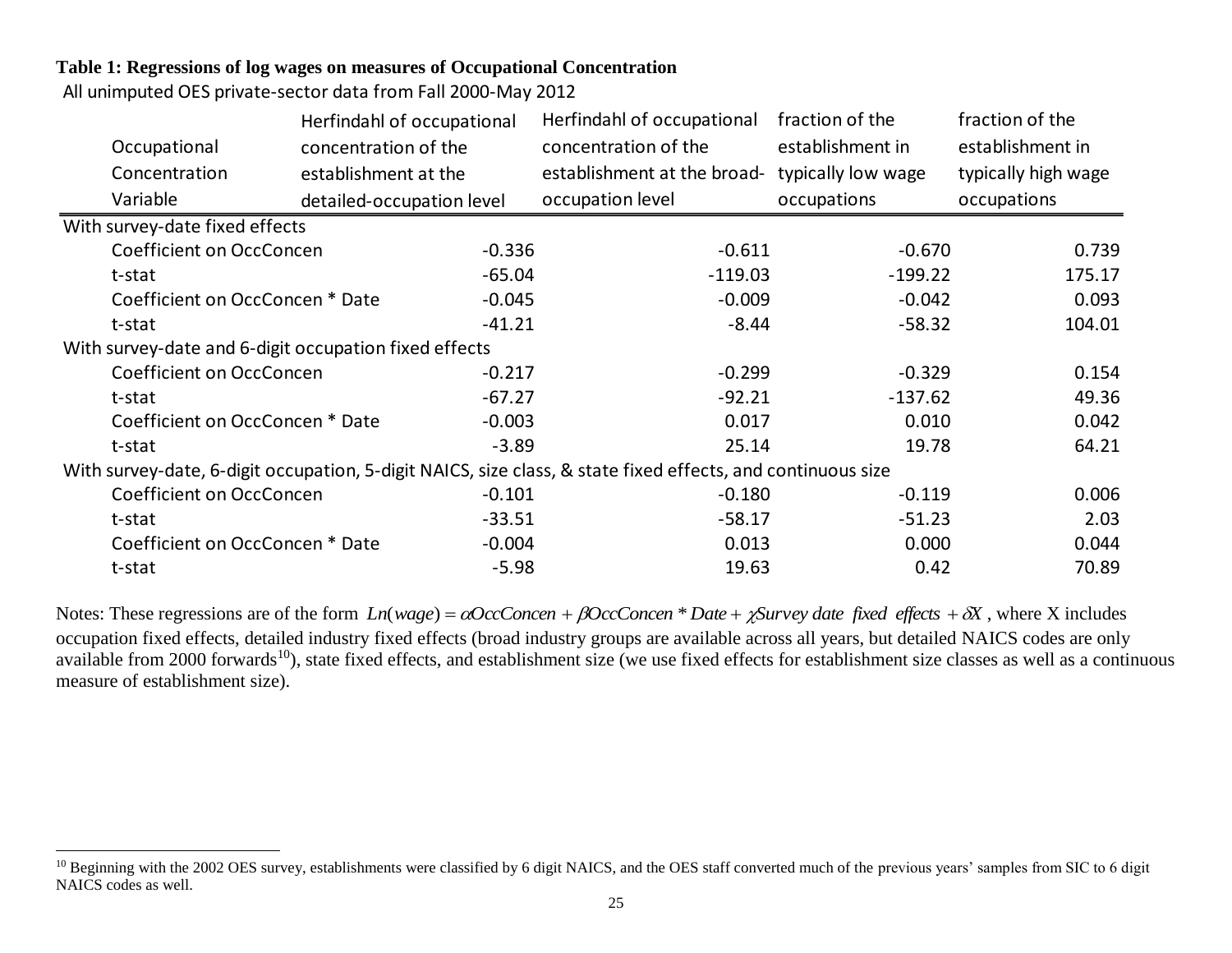| Table 1a |                                                       |                            |          |                                                                                                             |                    |                  |  |
|----------|-------------------------------------------------------|----------------------------|----------|-------------------------------------------------------------------------------------------------------------|--------------------|------------------|--|
|          | Workers in typically high-wage ocupations only        |                            |          |                                                                                                             |                    |                  |  |
|          |                                                       | Herfindahl of occupational |          | Herfindahl of occupational                                                                                  | fraction of the    | fraction of the  |  |
|          | Occupational                                          | concentration of the       |          | concentration of the                                                                                        | establishment in   | establishment in |  |
|          | Concentration                                         | establishment at the       |          | establishment at the broad-                                                                                 | typically low wage | typically high   |  |
|          | Variable                                              | detailed-occupation level  |          | occupation level                                                                                            | occupations        | wage occupations |  |
|          | With survey-date fixed effects                        |                            |          |                                                                                                             |                    |                  |  |
|          | Coefficient on OccConcen                              |                            | $-0.424$ | $-0.597$                                                                                                    | $-0.460$           | $-0.403$         |  |
|          | t-stat                                                |                            | $-48.93$ | $-64.67$                                                                                                    | $-42.48$           | $-55.65$         |  |
|          | Coefficient on OccConcen * Date                       |                            | 0.009    | 0.043                                                                                                       | 0.000              | 0.121            |  |
|          | t-stat                                                |                            | 4.96     | 22.20                                                                                                       | $-0.09$            | 79.00            |  |
|          | With survey-date and 6-digit occupation fixed effects |                            |          |                                                                                                             |                    |                  |  |
|          | Coefficient on OccConcen                              |                            | $-0.043$ | $-0.166$                                                                                                    | $-0.631$           | 0.027            |  |
|          | t-stat                                                |                            | $-6.01$  | $-22.15$                                                                                                    | $-71.85$           | 4.63             |  |
|          | Coefficient on OccConcen * Date                       |                            | $-0.036$ | $-0.008$                                                                                                    | 0.051              | 0.047            |  |
|          | t-stat                                                |                            | $-23.82$ | $-5.04$                                                                                                     | 27.17              | 37.79            |  |
|          |                                                       |                            |          | With survey-date, 6-digit occupation, 5-digit NAICS, size class, & state fixed effects, and continuous size |                    |                  |  |
|          | <b>Coefficient on OccConcen</b>                       |                            | 0.102    | $-0.001$                                                                                                    | $-0.406$           | 0.010            |  |
|          | t-stat                                                |                            | 15.37    | $-0.15$                                                                                                     | $-47.79$           | 1.86             |  |
|          | Coefficient on OccConcen * Date                       |                            | $-0.042$ | $-0.020$                                                                                                    | 0.045              | 0.028            |  |
|          | t-stat                                                |                            | $-29.92$ | $-13.20$                                                                                                    | 24.98              | 23.45            |  |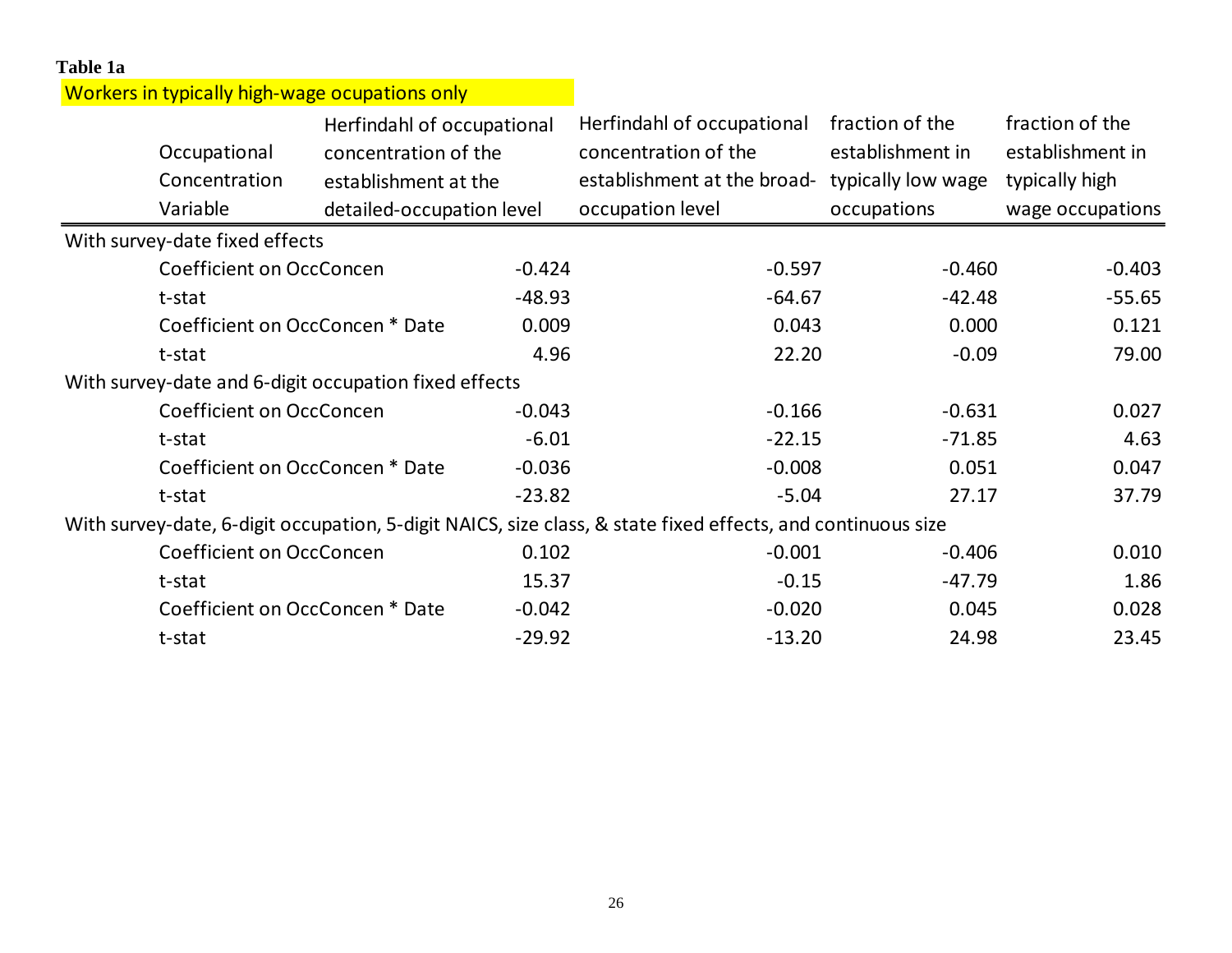| Table 1b: |                                                       |                            |          |                                                                                                             |                    |                  |
|-----------|-------------------------------------------------------|----------------------------|----------|-------------------------------------------------------------------------------------------------------------|--------------------|------------------|
|           |                                                       |                            |          | Workers in neither typically high-wage nor typically low-wage occupations only                              |                    |                  |
|           |                                                       | Herfindahl of occupational |          | Herfindahl of occupational                                                                                  | fraction of the    | fraction of the  |
|           | Occupational                                          | concentration of the       |          | concentration of the                                                                                        | establishment in   | establishment in |
|           | Concentration                                         | establishment at the       |          | establishment at the broad-                                                                                 | typically low wage | typically high   |
|           | Variable                                              | detailed-occupation level  |          | occupation level                                                                                            | occupations        | wage occupations |
|           | With survey-date fixed effects                        |                            |          |                                                                                                             |                    |                  |
|           | Coefficient on OccConcen                              |                            | $-0.086$ | $-0.153$                                                                                                    | $-0.085$           | $-0.012$         |
|           | t-stat                                                |                            | $-14.55$ | $-25.24$                                                                                                    | $-14.22$           | $-1.75$          |
|           | Coefficient on OccConcen * Date                       |                            | $-0.016$ | 0.004                                                                                                       | $-0.034$           | 0.090            |
|           | t-stat                                                |                            | $-12.98$ | 2.76                                                                                                        | $-26.47$           | 60.52            |
|           | With survey-date and 6-digit occupation fixed effects |                            |          |                                                                                                             |                    |                  |
|           | Coefficient on OccConcen                              |                            | $-0.226$ | $-0.216$                                                                                                    | $-0.167$           | 0.151            |
|           | t-stat                                                |                            | $-45.62$ | $-42.12$                                                                                                    | $-32.54$           | 25.28            |
|           | Coefficient on OccConcen * Date                       |                            | $-0.002$ | 0.001                                                                                                       | $-0.005$           | 0.056            |
|           | t-stat                                                |                            | $-1.60$  | 0.72                                                                                                        | $-4.41$            | 44.13            |
|           |                                                       |                            |          | With survey-date, 6-digit occupation, 5-digit NAICS, size class, & state fixed effects, and continuous size |                    |                  |
|           | Coefficient on OccConcen                              |                            | $-0.116$ | $-0.130$                                                                                                    | 0.059              | $-0.018$         |
|           | t-stat                                                |                            | $-25.72$ | $-27.88$                                                                                                    | 12.40              | $-3.30$          |
|           | Coefficient on OccConcen * Date                       |                            | 0.002    | 0.004                                                                                                       | $-0.023$           | 0.056            |
|           | t-stat                                                |                            | 2.04     | 4.33                                                                                                        | $-22.50$           | 48.11            |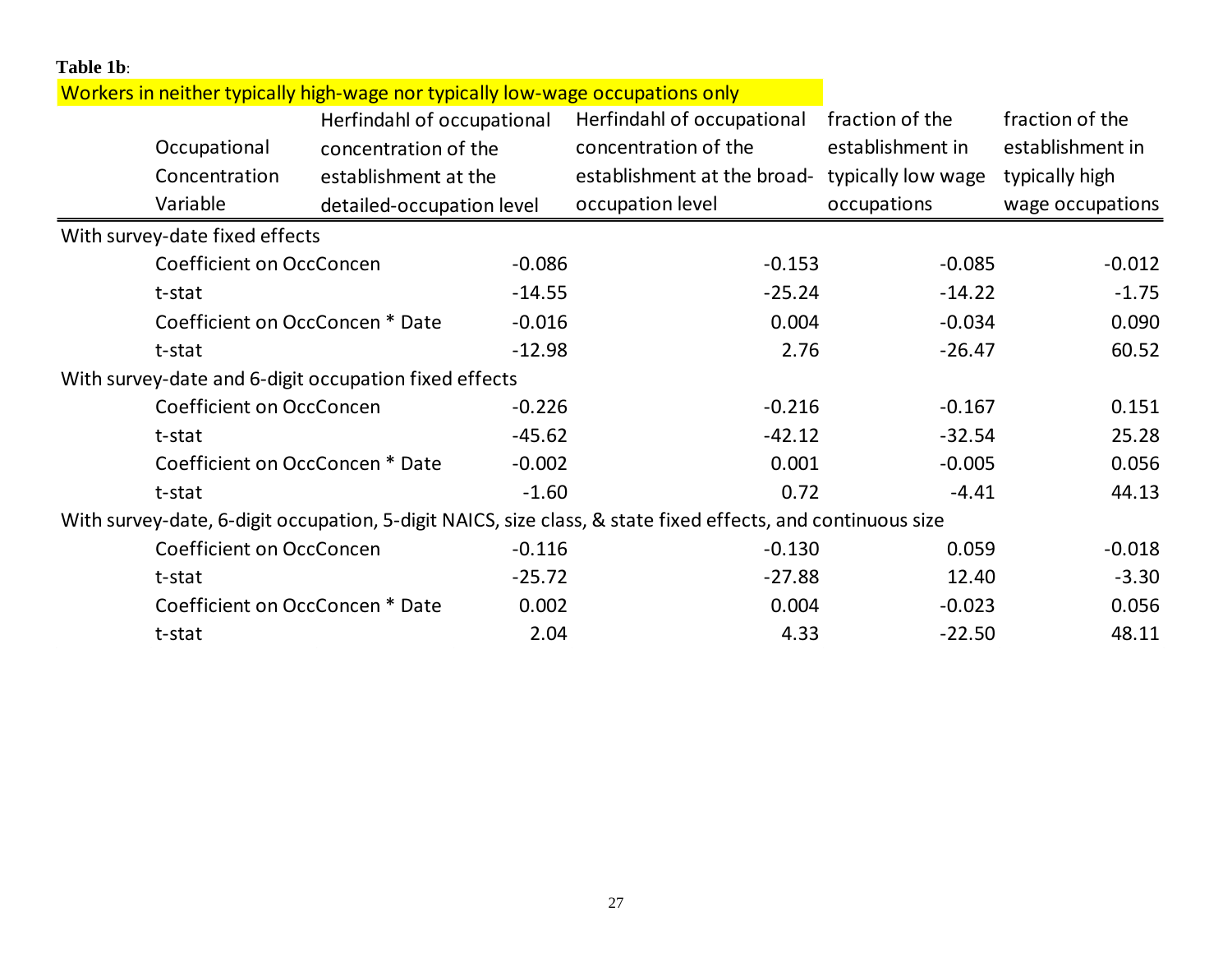| Table 1c: |                                                       |                            |          |                                                                                                             |                    |                  |
|-----------|-------------------------------------------------------|----------------------------|----------|-------------------------------------------------------------------------------------------------------------|--------------------|------------------|
|           | Workers in typically low-wage occupations only        |                            |          |                                                                                                             |                    |                  |
|           |                                                       | Herfindahl of occupational |          | Herfindahl of occupational                                                                                  | fraction of the    | fraction of the  |
|           | Occupational                                          | concentration of the       |          | concentration of the                                                                                        | establishment in   | establishment in |
|           | Concentration                                         | establishment at the       |          | establishment at the broad-                                                                                 | typically low wage | typically high   |
|           | Variable                                              | detailed-occupation level  |          | occupation level                                                                                            | occupations        | wage occupations |
|           | With survey-date fixed effects                        |                            |          |                                                                                                             |                    |                  |
|           | Coefficient on OccConcen                              |                            | $-0.408$ | $-0.676$                                                                                                    | $-0.925$           | 0.966            |
|           | t-stat                                                |                            | $-61.55$ | $-104.81$                                                                                                   | $-122.48$          | 61.05            |
|           | Coefficient on OccConcen * Date                       |                            | 0.041    | 0.082                                                                                                       | 0.105              | $-0.050$         |
|           | t-stat                                                |                            | 28.93    | 59.94                                                                                                       | 65.48              | $-15.10$         |
|           | With survey-date and 6-digit occupation fixed effects |                            |          |                                                                                                             |                    |                  |
|           | Coefficient on OccConcen                              |                            | $-0.354$ | $-0.529$                                                                                                    | $-0.684$           | 0.706            |
|           | t-stat                                                |                            | $-59.24$ | $-89.10$                                                                                                    | $-97.40$           | 48.09            |
|           | Coefficient on OccConcen * Date                       |                            | 0.025    | 0.063                                                                                                       | 0.078              | $-0.032$         |
|           | t-stat                                                |                            | 19.91    | 50.38                                                                                                       | 52.23              | $-10.49$         |
|           |                                                       |                            |          | With survey-date, 6-digit occupation, 5-digit NAICS, size class, & state fixed effects, and continuous size |                    |                  |
|           | Coefficient on OccConcen                              |                            | $-0.253$ | $-0.396$                                                                                                    | $-0.464$           | 0.435            |
|           | t-stat                                                |                            | $-46.53$ | $-71.10$                                                                                                    | $-70.72$           | 32.49            |
|           | Coefficient on OccConcen * Date                       |                            | 0.025    | 0.053                                                                                                       | 0.062              | $-0.021$         |
|           | t-stat                                                |                            | 21.41    | 45.26                                                                                                       | 45.04              | $-7.38$          |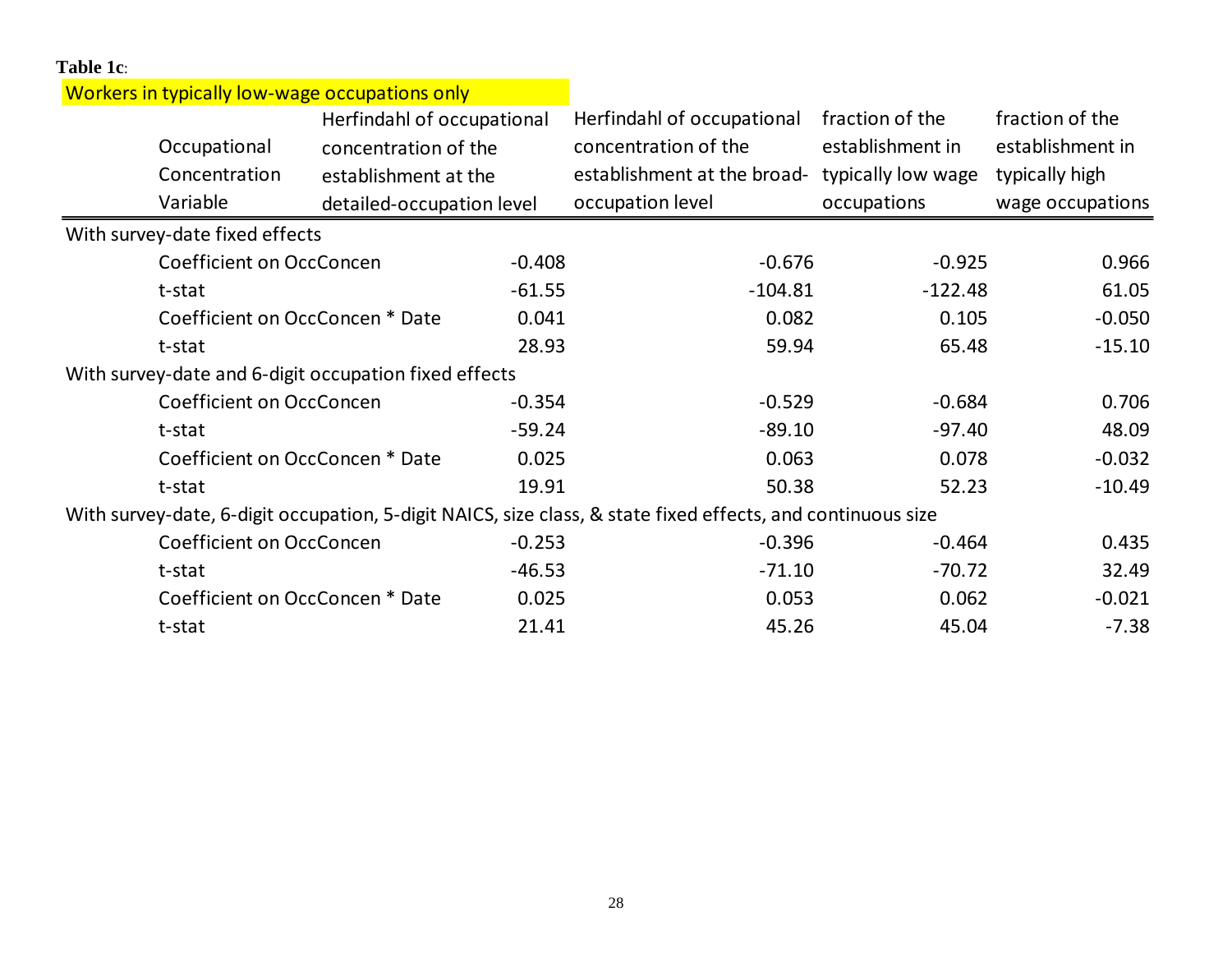## **Table 2: Changes in Occupational Concentration over time**

All unimputed OES private-sector data from Fall 2000-May 2012

|             | Occupational  | Herfindahl of occupational                                          | Herfindahl of occupational                                                                                                                                | fraction of the      | fraction of the            |
|-------------|---------------|---------------------------------------------------------------------|-----------------------------------------------------------------------------------------------------------------------------------------------------------|----------------------|----------------------------|
|             | Concentration |                                                                     | concentration of the establishment concentration of the establishment establishment in typically                                                          |                      | establishment in typically |
|             | Variable      | at the detailed-occupation level                                    | at the broad-occupation level                                                                                                                             | low wage occupations | high wage occupations      |
| Mean values |               |                                                                     |                                                                                                                                                           |                      |                            |
|             | in Fall 2000  | 0.350                                                               | 0.541                                                                                                                                                     | 0.305                | 0.249                      |
|             | in Nov 2011   | 0.362                                                               | 0.548                                                                                                                                                     | 0.326                | 0.273                      |
|             | growth        | 3.4%                                                                | 1.2%                                                                                                                                                      | 6.7%                 | 9.7%                       |
|             |               | Regression-adjusted Mean values, controlling for 6-digit occupation |                                                                                                                                                           |                      |                            |
|             | in Fall 2000  | 0.345                                                               | 0.531                                                                                                                                                     | 0.500                | 0.146                      |
|             | in Nov 2011   | 0.354                                                               | 0.537                                                                                                                                                     | 0.502                | 0.159                      |
|             | growth        | 2.5%                                                                | 1.2%                                                                                                                                                      | 0.5%                 | 8.9%                       |
|             |               |                                                                     | Regression-adjusted Mean values, controlling for 6-digit occupation, 4-digit NAICS codes, size class, size, & state                                       |                      |                            |
|             | in Fall 2000  | 0.240                                                               | 0.435                                                                                                                                                     | 0.439                | 0.325                      |
|             | in Nov 2011   | 0.241                                                               | 0.435                                                                                                                                                     | 0.440                | 0.339                      |
|             | growth        | 0.6%                                                                | 0.0%                                                                                                                                                      | 0.3%                 | 4.3%                       |
|             |               | Fraction with values greater than or equal to .85                   |                                                                                                                                                           |                      |                            |
|             | in Fall 2000  | 0.072                                                               | 0.180                                                                                                                                                     | 0.120                | 0.053                      |
|             | in Nov 2011   | 0.088                                                               | 0.205                                                                                                                                                     | 0.140                | 0.072                      |
|             | growth        | 21.7%                                                               | 13.8%                                                                                                                                                     | 16.7%                | 36.3%                      |
|             |               |                                                                     | Regression-adjusted fraction with values greater than or equal to .85, controlling for 6-digit occupation                                                 |                      |                            |
|             | in Fall 2000  | 0.077                                                               | 0.151                                                                                                                                                     | 0.173                | $-0.002$                   |
|             | in Nov 2011   | 0.089                                                               | 0.170                                                                                                                                                     | 0.178                | 0.010                      |
|             | growth        | 14.8%                                                               | 12.6%                                                                                                                                                     | 3.2%                 | $-598.4%$                  |
|             |               |                                                                     | Regression-adjusted fraction with values greater than or equal to .85, controlling for 6-digit occupation, 4-digit NAICS codes, size class, size, & state |                      |                            |
|             | in Fall 2000  | 0.043                                                               | 0.086                                                                                                                                                     | 0.119                | 0.055                      |
|             | in Nov 2011   | 0.048                                                               | 0.097                                                                                                                                                     | 0.123                | 0.067                      |
|             | growth        | 9.6%                                                                | 12.2%                                                                                                                                                     | 3.8%                 | 23.0%                      |

Note: These are coefficients  $\alpha$  from regressions of the form *OccConcen* =  $\alpha$ Survey *date* +  $\beta$ DetailedOcc +  $\chi$ Industry +  $\delta$ SizeClass +  $\epsilon$ Size +  $\phi$ State. (top panel), and of the form  $I(OccConcen > .85) = \alpha Survey Date + \beta DetailedOcc + \chi Industry + \delta SizeClass + \epsilon Size + \phi State$  (bottom panel).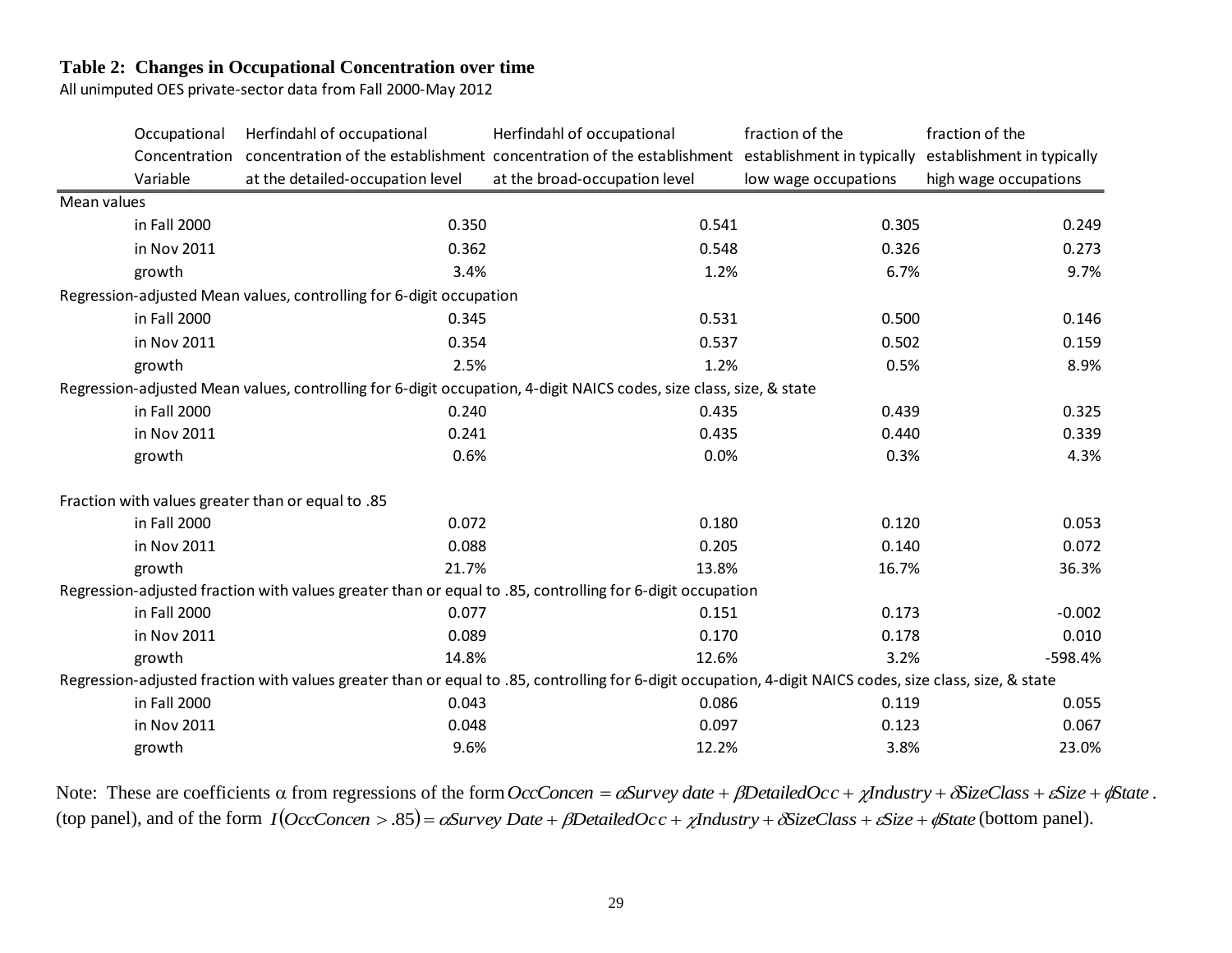| Table 3: Results for 2011 Variances of DFL-style reweightings by one observable characteristic at a time |        |           |  |                                                                 |        |  |  |  |  |  |  |
|----------------------------------------------------------------------------------------------------------|--------|-----------|--|-----------------------------------------------------------------|--------|--|--|--|--|--|--|
| 2000 In wage variance:                                                                                   | 0.3520 |           |  | 2000 Btw estab variance: 0.1884 2000 Wtn estab variance: 0.1637 |        |  |  |  |  |  |  |
| 2011 In wage variance:                                                                                   | 0.4018 |           |  | 2011 Btw estab variance: 0.2288 2011 Wtn estab variance: 0.1729 |        |  |  |  |  |  |  |
| Increase:                                                                                                | 0.0497 | Increase: |  | $0.0405$ Increase:                                              | 0.0093 |  |  |  |  |  |  |

|       | Variances after reweighting 2011 data to 2000 characteristics: |   |       |             |      |      |        | Overall   |               | <b>Between Estabs</b> |               | <b>Within Estabs</b> |  |
|-------|----------------------------------------------------------------|---|-------|-------------|------|------|--------|-----------|---------------|-----------------------|---------------|----------------------|--|
| Indus | State Size                                                     |   | Occup | herf6 herf2 | %LWg | %HWg | Var    | Explained | Var           | Explained             | Var           | Explained            |  |
| Υ     |                                                                |   |       |             |      |      | 0.3915 |           | 21% 0.2192    |                       | 24% 0.1723    | 7%                   |  |
|       | Υ                                                              |   |       |             |      |      | 0.3985 |           | 7% 0.2267     |                       | 5% 0.1718     | 12%                  |  |
|       |                                                                | Y |       |             |      |      | 0.4050 |           | -7% 0.2299    |                       | $-3\%$ 0.1751 | $-24%$               |  |
|       |                                                                |   | Υ     |             |      |      | 0.3853 |           | 33% 0.2123    |                       | 41% 0.1731    | $-2%$                |  |
|       |                                                                |   |       | Υ           |      |      | 0.4031 |           | $-3\%$ 0.2273 |                       | 4% 0.1758     | $-31%$               |  |
|       |                                                                |   |       | Υ           |      |      | 0.4029 |           | $-2\%$ 0.2276 |                       | 3% 0.1752     | $-25%$               |  |
|       |                                                                |   |       |             | Υ    |      | 0.4042 |           | $-5\%$ 0.2284 |                       | 1% 0.1757     | $-30%$               |  |
|       |                                                                |   |       |             |      | v    | 0.3865 |           | 31% 0.2184    |                       | 26% 0.1681    | 53%                  |  |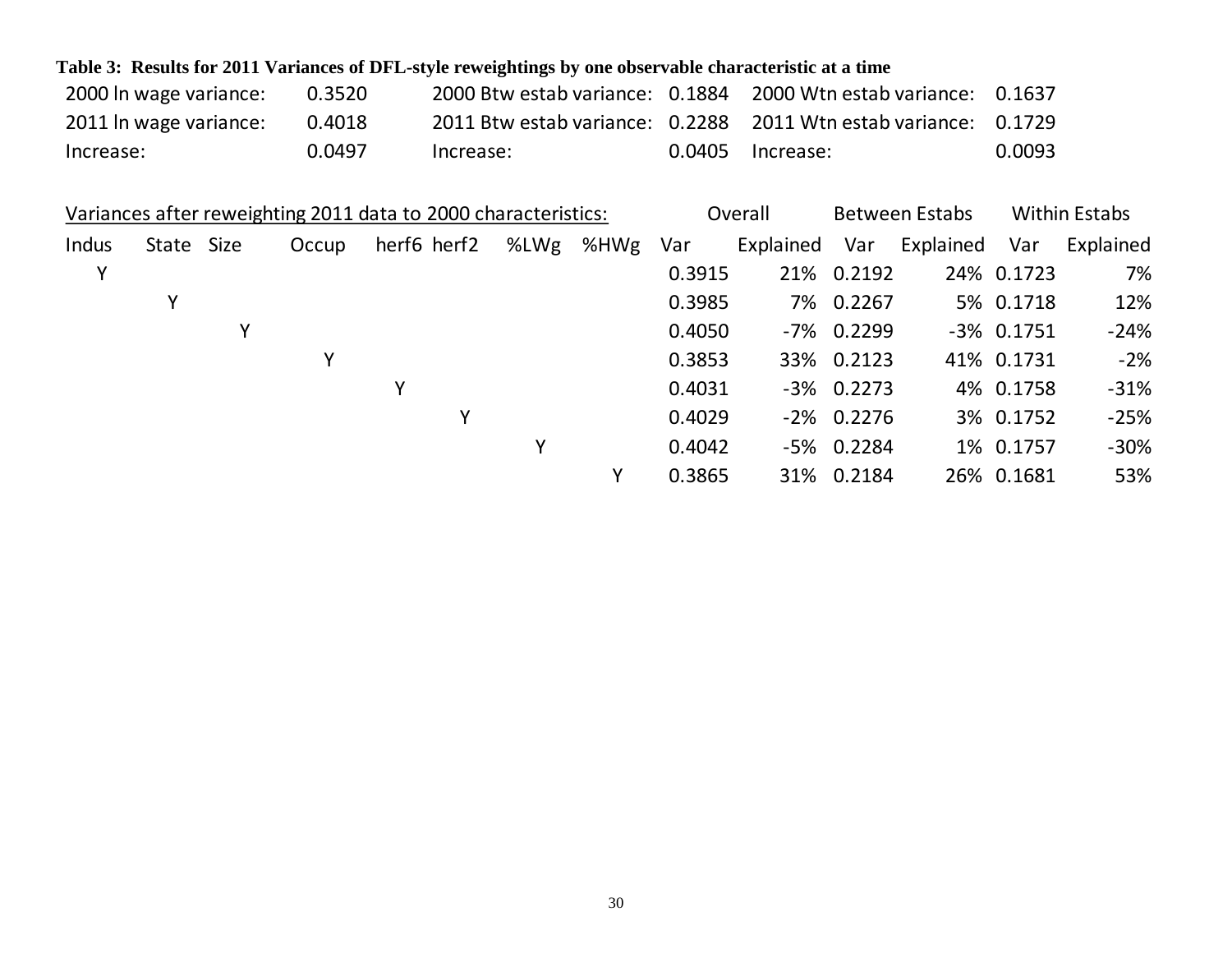|               |            |         |         |         |                                                        | Employment change for each of the 12 OES wage intervals in 2011 |           |           |           |           |           |           |
|---------------|------------|---------|---------|---------|--------------------------------------------------------|-----------------------------------------------------------------|-----------|-----------|-----------|-----------|-----------|-----------|
|               |            | to      | to      | to      | to                                                     | to                                                              | to        | to        | to        | to        | to        |           |
|               | $<$ \$9.25 | \$11.49 | \$14.49 | \$18.24 | \$22.74                                                | \$28.74                                                         | \$35.99   | \$45.24   | \$56.99   | \$71.49   | \$89.99   | $$90 +$   |
| Baseline      | 21,714,038 |         |         |         | 14,398,175 14,725,048 14,418,431 11,415,070 10,138,683 |                                                                 | 8,123,080 | 5,683,268 | 3,719,482 | 2,267,495 | 1,241,866 | 1,590,526 |
| Industry      | $-5%$      | $-2%$   | 3%      | 5%      | 4%                                                     | 1%                                                              | 0%        | $-1%$     | $-1%$     | $-2%$     | $-2%$     | $-4%$     |
| <b>State</b>  | 1%         | 1%      | 0%      | 0%      | 0%                                                     | 0%                                                              | $-1%$     | $-1%$     | $-2%$     | $-2%$     | $-3%$     | $-2%$     |
| Size class    | $-2%$      | $-1%$   | $-1%$   | 0%      | 0%                                                     | 1%                                                              | 2%        | 3%        | 4%        | 4%        | 3%        | 1%        |
| 3-digit Occup | $-3%$      | 1%      | 4%      | 6%      | 3%                                                     | $-1%$                                                           | $-4%$     | $-7%$     | $-8%$     | $-7%$     | $-4%$     | $-5%$     |
| detailed Herf | $-2%$      | $-1%$   | 0%      | 0%      | 1%                                                     | 1%                                                              | 1%        | 2%        | 2%        | 2%        | 2%        | 1%        |
| category Herf | $-2%$      | $-1%$   | 0%      | 0%      | 1%                                                     | 1%                                                              | 1%        | 2%        | 2%        | 2%        | 2%        | 1%        |
| % in LWg Occs | $-5%$      | $-3%$   | 0%      | 1%      | 2%                                                     | 3%                                                              | 3%        | 4%        | 4%        | 4%        | 4%        | 4%        |
| % in HWg Occs | 6%         | 5%      | 2%      | 1%      | $-2%$                                                  | $-4%$                                                           | $-6%$     | $-8%$     | $-10%$    | $-11%$    | $-12%$    | $-11%$    |

**Table 3a: Results for the OES Wage Distribution in 2011 of DFL-style reweightings by one observable characteristic at a time** Employment change for each of the 12 OES wage intervals in 2011

**Table 3b: Results for percentiles of the OES Wage Distribution in 2011 of DFL-style reweightings by one observable characteristic at a time** Percentiles of the wage distribution under each reweighting,

|               |      | assuming uniform distribution of wages within intervals |       |       |       |  |  |  |  |  |  |
|---------------|------|---------------------------------------------------------|-------|-------|-------|--|--|--|--|--|--|
|               | 10th | 25th                                                    | 50th  | 75th  | 90th  |  |  |  |  |  |  |
| Industry      | 6.49 | 8.29                                                    | 12.49 | 20.31 | 32.30 |  |  |  |  |  |  |
| <b>State</b>  | 6.27 | 7.68                                                    | 11.71 | 19.55 | 31.48 |  |  |  |  |  |  |
| Size class    | 6.30 | 7.76                                                    | 11.93 | 20.02 | 32.16 |  |  |  |  |  |  |
| 3-digit Occup | 6.31 | 7.78                                                    | 11.71 | 19.09 | 30.78 |  |  |  |  |  |  |
| detailed Herf | 6.30 | 7.77                                                    | 11.91 | 19.91 | 32.02 |  |  |  |  |  |  |
| category Herf | 6.29 | 7.76                                                    | 11.89 | 19.88 | 31.98 |  |  |  |  |  |  |
| % in LWg Occs | 6.32 | 7.86                                                    | 12.07 | 20.13 | 32.28 |  |  |  |  |  |  |
| % in HWg Occs | 6.23 | 7.52                                                    | 11.31 | 18.73 | 30.23 |  |  |  |  |  |  |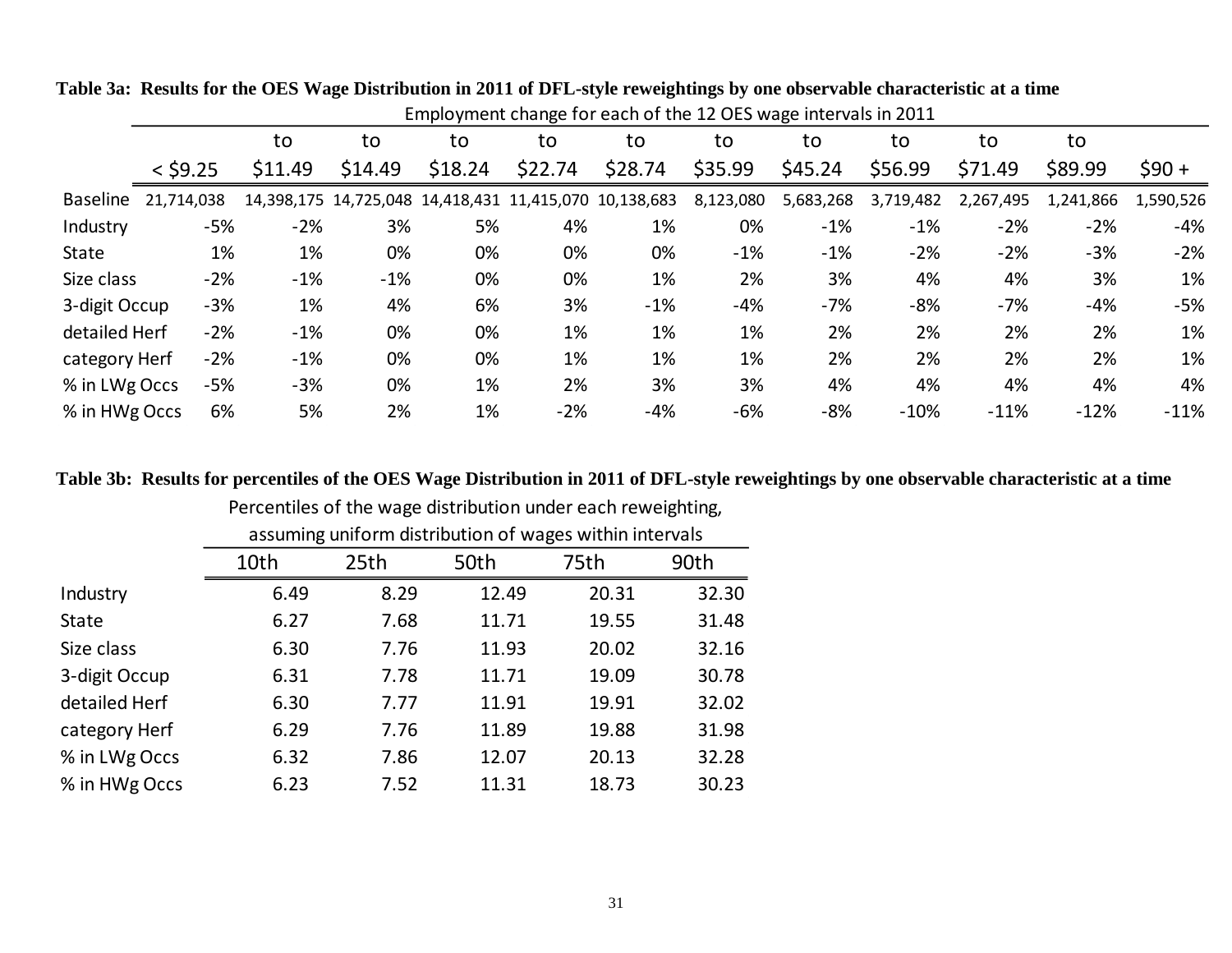# **Table 4: Results for 2011 Variances of DFL-style reweightings by selected combinations of observable characteristics**

| 2000 In wage variance: 0.3520 |        | 2000 Btw estab variance: 0.1884 |                  | 2000 Wtn estab variance: 0.1637                                 |
|-------------------------------|--------|---------------------------------|------------------|-----------------------------------------------------------------|
| 2011 In wage variance: 0.4018 |        |                                 |                  | 2011 Btw estab variance: 0.2288 2011 Wtn estab variance: 0.1729 |
| Increase:                     | 0.0497 | Increase:                       | 0.0405 Increase: | 0.0093                                                          |

|     | Variances after reweighting 2011 data to 2000 characteristics: |   |                           |   |   |   |          |      | Overall |           | <b>Between Estabs</b> | <b>Within Estabs</b> |            |           |
|-----|----------------------------------------------------------------|---|---------------------------|---|---|---|----------|------|---------|-----------|-----------------------|----------------------|------------|-----------|
|     | NAICS4 fips                                                    |   | sizecls Occup herf6 herf2 |   |   |   | %lwg     | %hwg | Var     | Explained | Var                   | Explained            | Var        | Explained |
| (1) | Υ                                                              |   |                           |   |   |   |          | Y    | 0.3758  |           | $52\%$ 0.2068         |                      | 54% 0.1689 | 43%       |
| (2) | Υ                                                              |   |                           |   |   | Y |          | Υ    | 0.3759  |           | $52\%$ 0.2041         |                      | 61% 0.1718 | 13%       |
| (3) | Υ                                                              |   |                           |   |   |   |          | Υ    | 0.3759  |           | $52\%$ 0.2041         |                      | 61% 0.1717 | 13%       |
| (4) | Υ                                                              |   |                           |   |   | Y | Υ        | Υ    | 0.3760  |           | $52\%$ 0.2048         |                      | 59% 0.1711 | 19%       |
| (5) | Υ                                                              | v |                           |   | Y |   |          | γ    | 0.3804  |           | 43% 0.2032            |                      | 63% 0.1772 | $-46%$    |
| (6) |                                                                |   |                           |   |   |   |          |      | 0.3847  |           | 34% 0.2173            |                      | 28% 0.1674 | 60%       |
| (7) | v                                                              |   |                           | ۷ |   |   |          |      | 0.3841  |           | 36% 0.2102            |                      | 46% 0.1739 | $-10%$    |
| (8) |                                                                |   | Y.                        |   |   | Υ | <u>Y</u> | Υ    | 0.3849  |           | 34% 0.2063            |                      | 56% 0.1787 | $-62%$    |